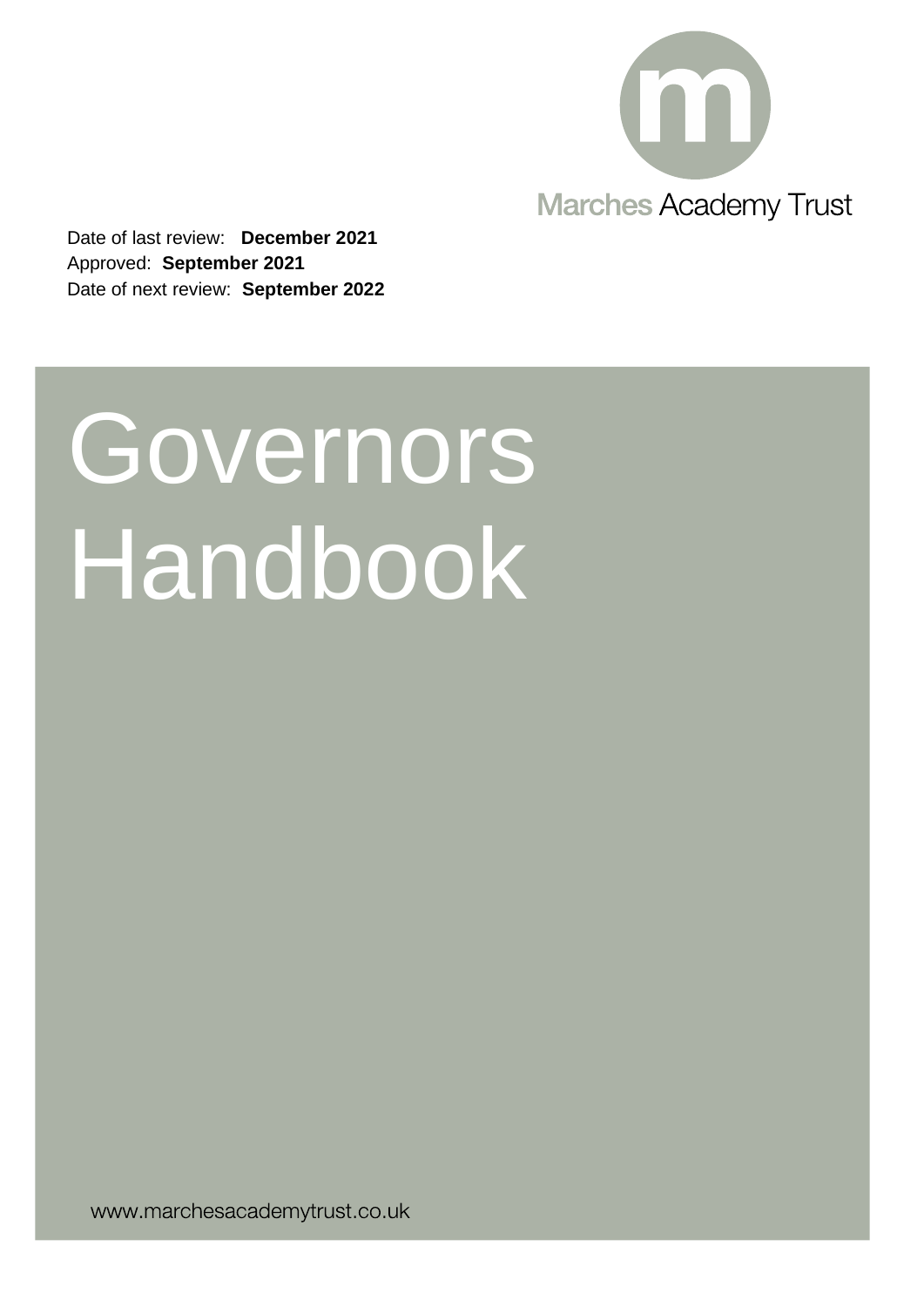# Table of Contents

| 1              |                                                                                           |
|----------------|-------------------------------------------------------------------------------------------|
| $\overline{2}$ |                                                                                           |
| 3              |                                                                                           |
| 4              |                                                                                           |
| 5              |                                                                                           |
| 6              | The Relationship between the Academy Trust, the Local Governing Body & the Committees . 8 |
| 7              |                                                                                           |
| 8              | Appointment and Removal of Governors to the Local Governing Body  9                       |
| 9              |                                                                                           |
| 10             |                                                                                           |
| 11             |                                                                                           |
| 12             |                                                                                           |
| 13             |                                                                                           |
| 14             |                                                                                           |
| 15             |                                                                                           |
| 16             |                                                                                           |
| 17             |                                                                                           |
| 18             |                                                                                           |
| 19             |                                                                                           |
| 20             |                                                                                           |
| 21             |                                                                                           |
| 22             |                                                                                           |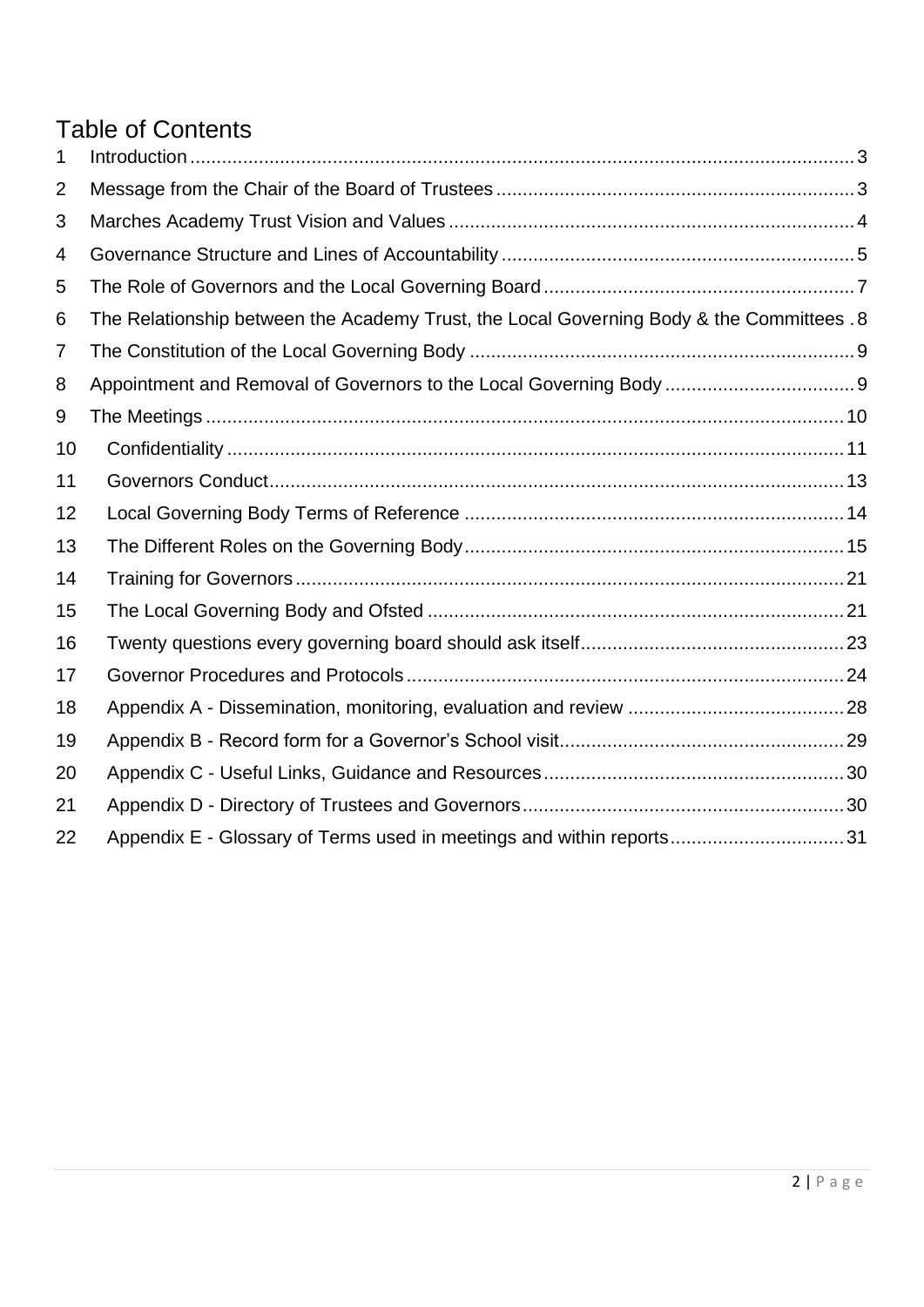## <span id="page-2-0"></span>**1 Introduction**

The purpose of this handbook is to act as both a reference point for existing Governors, and as an induction into effective governance for new Governors.

The Handbook contains information on the following:

- Your role within the school and on the Local Governing Body (LGB);
- Information on the structure of the Marches Academy Trust;
- Procedures and protocols that you must be aware of:
- Signposts to further information;
- Information on the training which is available to Governors; and
- A glossary of terms and acronyms often used in meetings.

The website for your school contains a great deal of information which you may also like to refer to:

- Contact details for members of staff;
- Up and coming events; and
- <span id="page-2-1"></span>Links to the most recent Ofsted Reports.

## **2 Message from the Chair of the Board of Trustees**

*"It is a great pleasure to be involved with the Marches Academy Trust as a Trustee, and having originally joined Sir John Talbot's school as a new Governor myself, I know how useful this Handbook is in understanding what's expected of Governors and how the Trust operates.*

*On behalf of the Trust, I would like to express my appreciation for the commitment that you are making by taking on the role of Governor. The contribution that you will make in applying your own particular combination of skills, knowledge and experience is critical to the success of the school. You should feel confident to demonstrate your support, challenge where and when you feel it is necessary, and play your part in the school's development. You will also have the opportunity to work with other Governors across the Trust to continually improve the level of governance we provide.*

*I hope you will find this Handbook of real value, and we always welcome suggestions for ways it could be improved to help new governors joining the Trust."*



**Alex Fry Chair of Board of Trustees**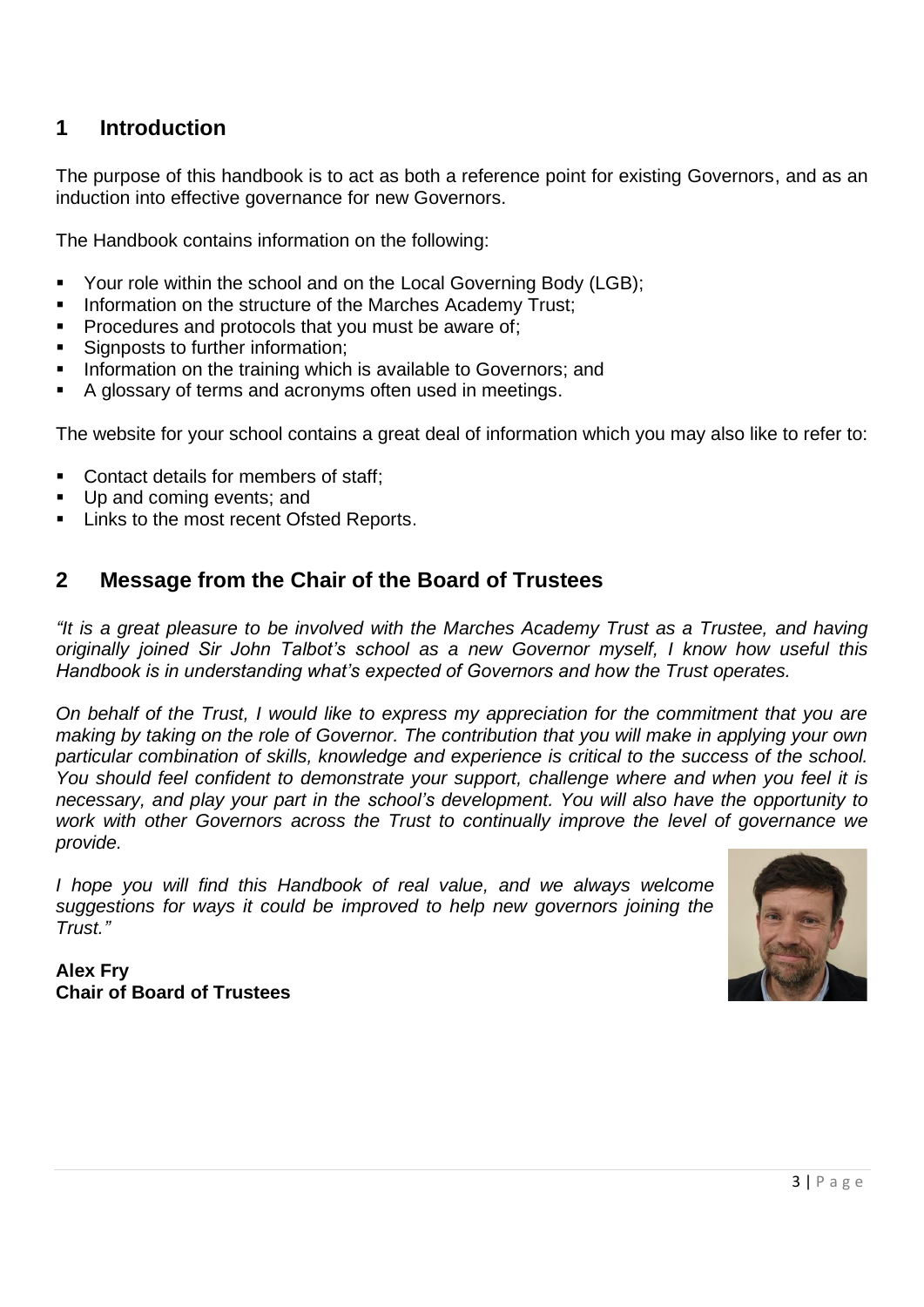## <span id="page-3-0"></span>**3 Marches Academy Trust Vision and Values**

#### **Our Vision – 'Achievement through caring'**

The Marches Academy Trust is a vibrant learning community, comprising of a very supportive parent body, caring and forward-looking staff, energetic and thoughtful students, a proactive LGB and an ever-developing cross section of community partners. Children are placed firmly at the centre of all we do: we pride ourselves on offering a wealth of opportunities, allowing all in the learning community to experience success in many different ways, and at a variety of levels. Our challenge therefore is to constantly seek out new ways to innovate from within the classroom and outside it, as we believe firmly in the need to keep moving forward, so that our young people have the best possible experiences and life opportunities.

#### **Our core values:**



**Excellence** – striving always for mastery and personal success **Integrity** – consistently acting with honesty, compassion and respect **Empathy** – embracing and supporting the uniqueness of every individual **Creativity** – inspiring and challenging through invention, experimentation and exploration **Equality** – ensuring fair opportunity for all

#### **The Marches Academy Trust Learning Mission Statement**

We believe: Successful creative lifelong learners participate in a journey of self-discovery. They know how to learn, acquire skills and feel safe to take risks with confidence and courage.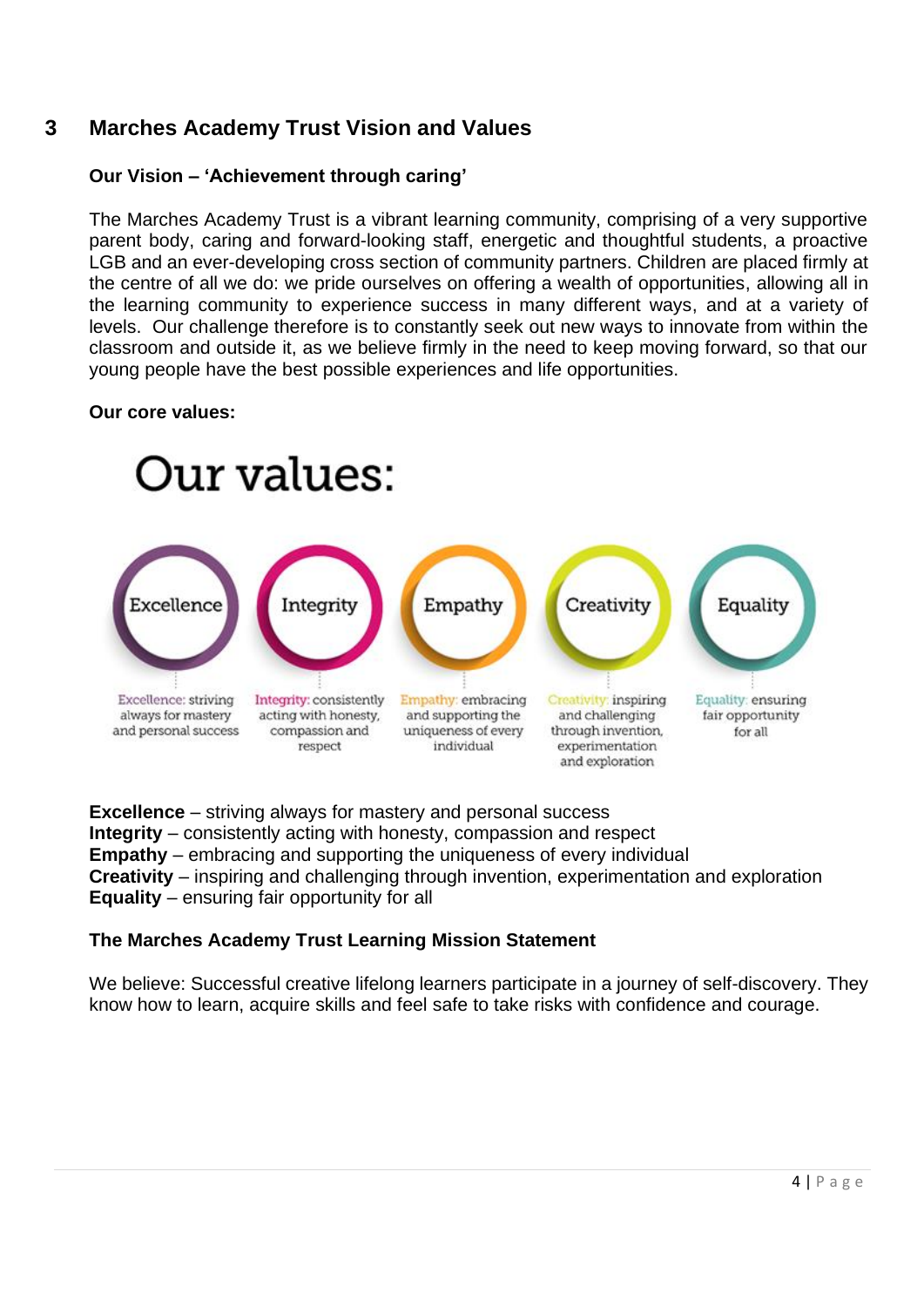## <span id="page-4-0"></span>**4 Governance Structure and Lines of Accountability**

The Marches Academy Trust (MAT) is governed by the Board of Trustees, who are accountable to the Department for Education, and have overall responsibility and ultimate decision-making authority for all the work of the Trust, including the establishing and running of the schools operated by the Trust.

Schools currently in the Trust:

- **Grange Primary School**
- Grove School and Sixth Form
- Longlands Primary School
- **EXECUTE:** Lower Heath CE Primary School
- Marches School
- Oakmeadow CE Primary School
- Shrewsbury Academy
- Sir John Talbot's School
- **■** Tilstock CE Primary School
- Woodlands School

Good governance is at the heart of delivering educational excellence and a clearly defined structure, where all parties understand their roles and responsibilities, is essential to providing the best education for our pupils. The Trust is a charitable company limited by guarantee (not for profit) and is required by law to operate to all statutory regulations and rules within its **Articles** [of Association](https://www.marchesacademytrust.co.uk/wp-content/uploads/sites/3/2017/12/Articles-of-Association-November-2017.pdf) which are registered at Companies House. The Trust has a three-tier management system. The Members of the Trust are similar to the 'shareholders' in a company and are responsible for strategic oversight, whilst the Trustees are appointed to challenge and scrutinise the strategic direction and day-to-day running of the Trust.

The Board of Trustees of the Marches Academy Trust delegates responsibility for delivery of the vision and strategy to the lead professional of the MAT, the Chief Executive Officer (CEO). Board of Trustees Committees, including the Local Governing Bodies, also deliver elements of the Trust vision and strategy as outlined in their respective terms of reference. The Board of Trustees hold the CEO to account for the performance of the Trust, including the performance of the schools within the Trust. This means that as the CEO is accountable to the Board for the performance of the Trust as a whole. The CEO will report to the Board on the performance of the Trust, including on the performance of the Trust's schools.

The CEO is performance managed by the Chair of the Board of Trustees. The CEO performance manages the Executive Leaders (Deputy CEO, Executive Director of Education, Chief Finance & Operating Officer and Executive Director of ALL). The Deputy CEO and Executive Director of Education line manage individual school Headteachers/ Head of School\*. At school level there are Local Governing Bodies (LGB), who understand how the school is led and managed, act as the eyes and ears of the school and its community and have a role in influencing decision making. They have a direct communication link to the Trust Board via their Chair and the CEO, in case concerns need to be raised, and to ensure understanding and commonality of purpose.

\*Headteacher/ Head of School is used to describe the person who holds the most senior position in the school.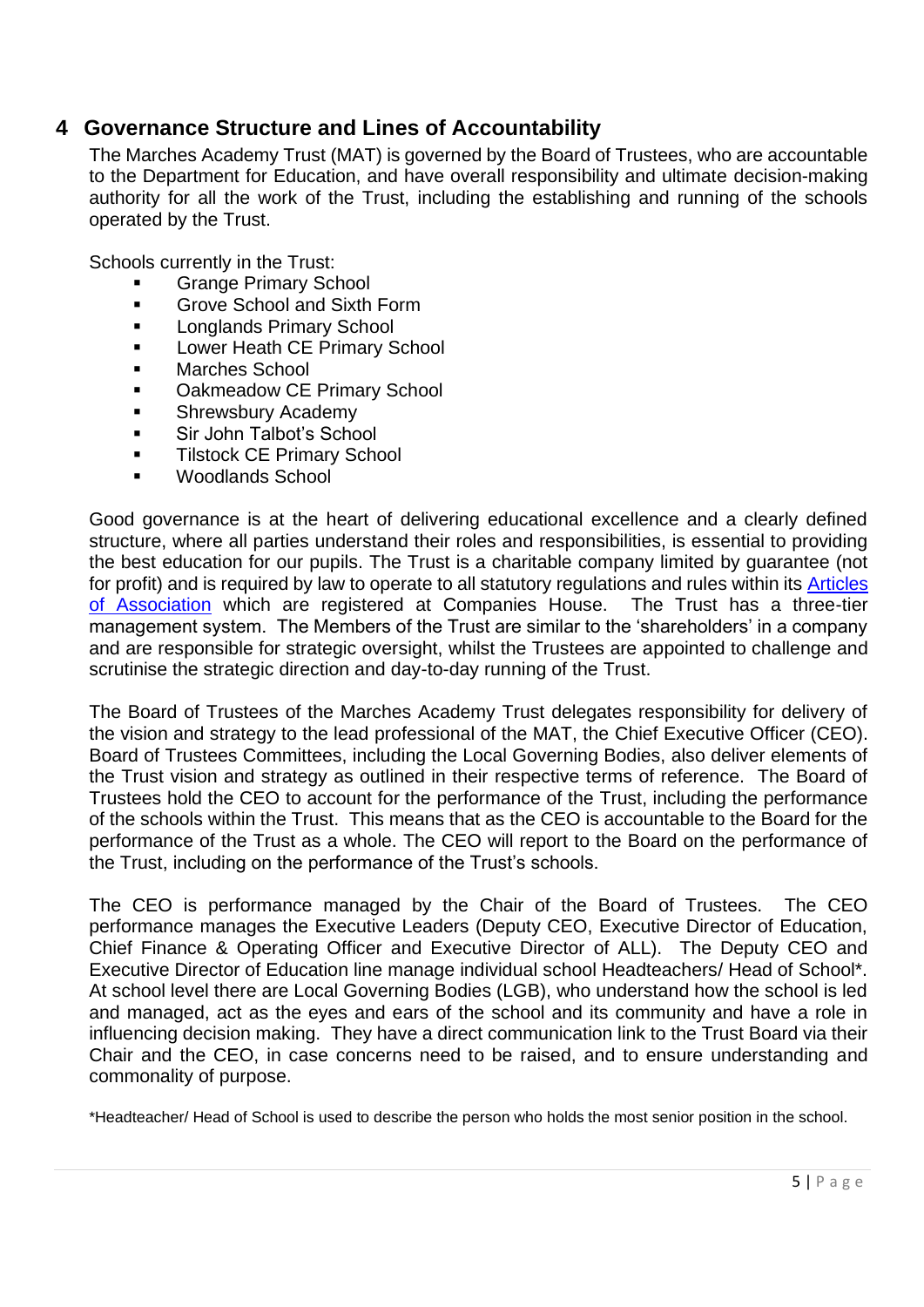In order to assist with the discharge of their responsibilities, the Trust has established a Scheme [of Delegation,](https://www.marchesacademytrust.co.uk/governance/governance-structure/) Governance and Executive structures and statements of Vision and Values. The Boards of Trustees have also established a Local Governing Body (LGB) for each of the schools. The LGB shall be a committee established pursuant to Articles 100 to 104 (inclusive) of the [Articles of Association of the Trust.](https://www.marchesacademytrust.co.uk/governance/governance-structure/)

At school level your LGB, who understands how the school is led and managed, acts as the eyes and ears of the school and its community and has a role in influencing decision making. Your Board have a direct communication link to the Trust Board via their Chair and the CEO, in case concerns need to be raised, and to ensure understanding and commonality of purpose.

Each LGB is also invited to send a representative to the Trust's Educational Standards and Finance & Operations committee meetings. These representatives will participate in the meetings but only the Trustees will have voting rights where formal decisions are required.

\*Headteacher is used to describe the person who holds the most senior position in the school.

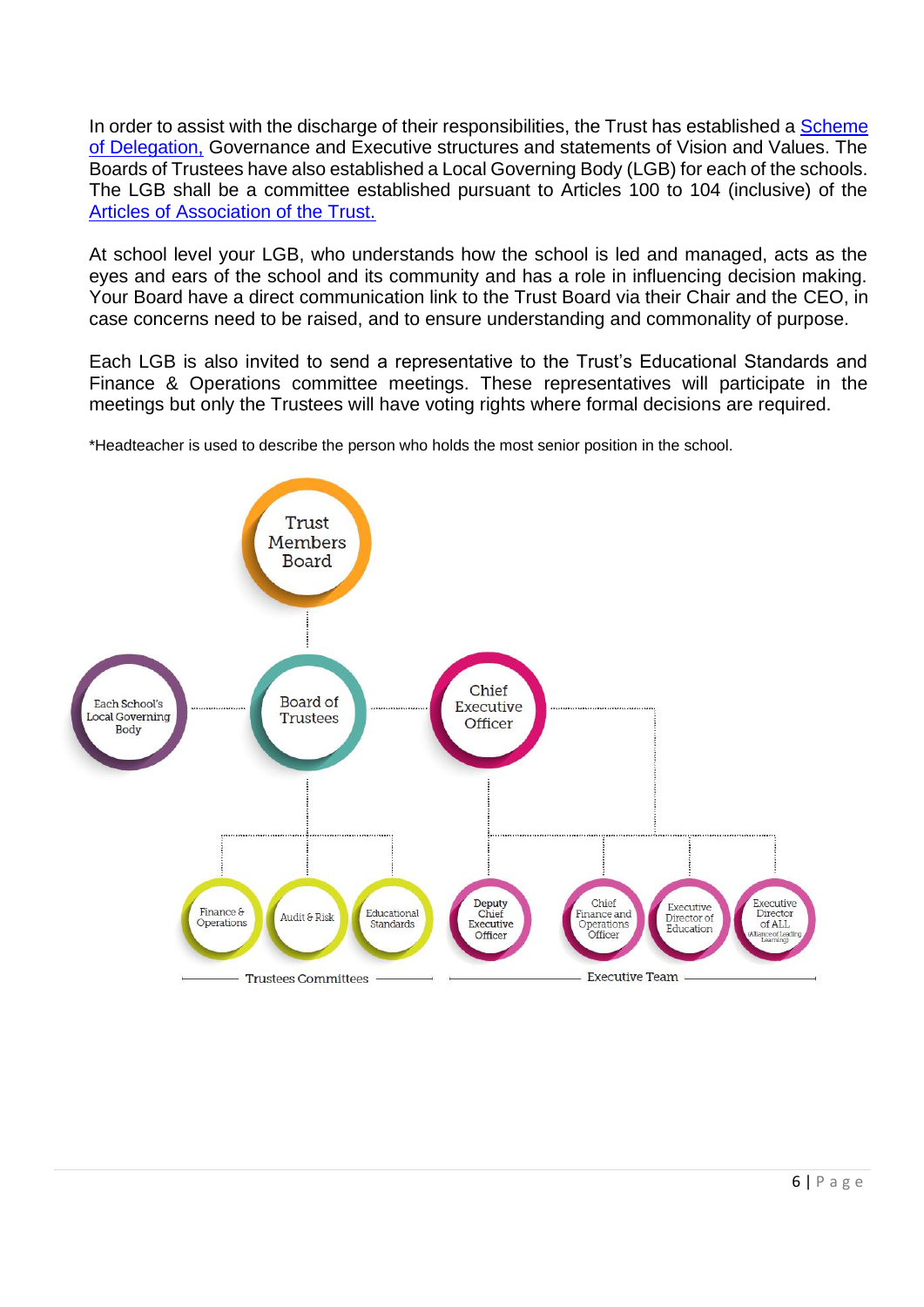## <span id="page-6-0"></span>**5 The Role of Governors and the Local Governing Board**

Good governance is at the heart of delivering educational excellence and a clearly defined structure, where all parties understand their roles and responsibilities, is essential to providing the best education for our pupils. The purpose of governance is to provide confident and strong strategic leadership which leads to robust accountability, oversight and assurance for educational and financial performance. The Trust encourages open governance, and LGBs should be practising this at all times.

The Board of Trustees has established a LGB in each school. The Trustees appoint the Chair and approve Community Governors. A minimum of two parents will also be elected to the body.

| Type of Member                                                        | <b>Number</b>  | Term of<br>office | Election method                                                                                                                                                                                                                                                                                        |
|-----------------------------------------------------------------------|----------------|-------------------|--------------------------------------------------------------------------------------------------------------------------------------------------------------------------------------------------------------------------------------------------------------------------------------------------------|
| School Headteacher/Head of<br>School                                  | 1              | Indefinite        | Ex officio appointment                                                                                                                                                                                                                                                                                 |
| <b>Parent Governors</b>                                               | $\overline{2}$ | 4 year            | Parent election – Secret ballot organised by<br>the Clerk                                                                                                                                                                                                                                              |
| <b>Staff Governor</b>                                                 |                | 4 year            | Staff election – Secret ballot organised by<br>the Clerk                                                                                                                                                                                                                                               |
| <b>Community Governor &amp;</b><br><b>Foundation Trustee Governor</b> | Max of<br>5*   | 4 year            | Community Governors are appointed by the<br>Board of Trustees. In church schools, the<br>Diocese appoints its own Governors.<br>*Foundation Trustee Governors in church<br>schools must be at a ratio of 25% of the<br>LGB's<br>members. Community<br>total<br>Governors will make up the rest of LGB. |

#### **The model composition of a LGB:**

Summary of Function/Responsibilities:

- 1. Ensuring and championing clarity of vision, ethos and strategic direction;
- 2. Holding school leaders to account for the educational performance of the organisation and its pupils, and the effective and efficient performance management of staff;
- 3. Ensuring value for money is being achieved from school budgets. (This does not include formal financial accountability which is delegated to the CFOO); and
- 4. Assist in overseeing the Health and Safety of all students, staff and visitors; and ensuring safeguarding for all students.

The LGB will also evaluate, monitor and seek to improve the quality and impact of governance.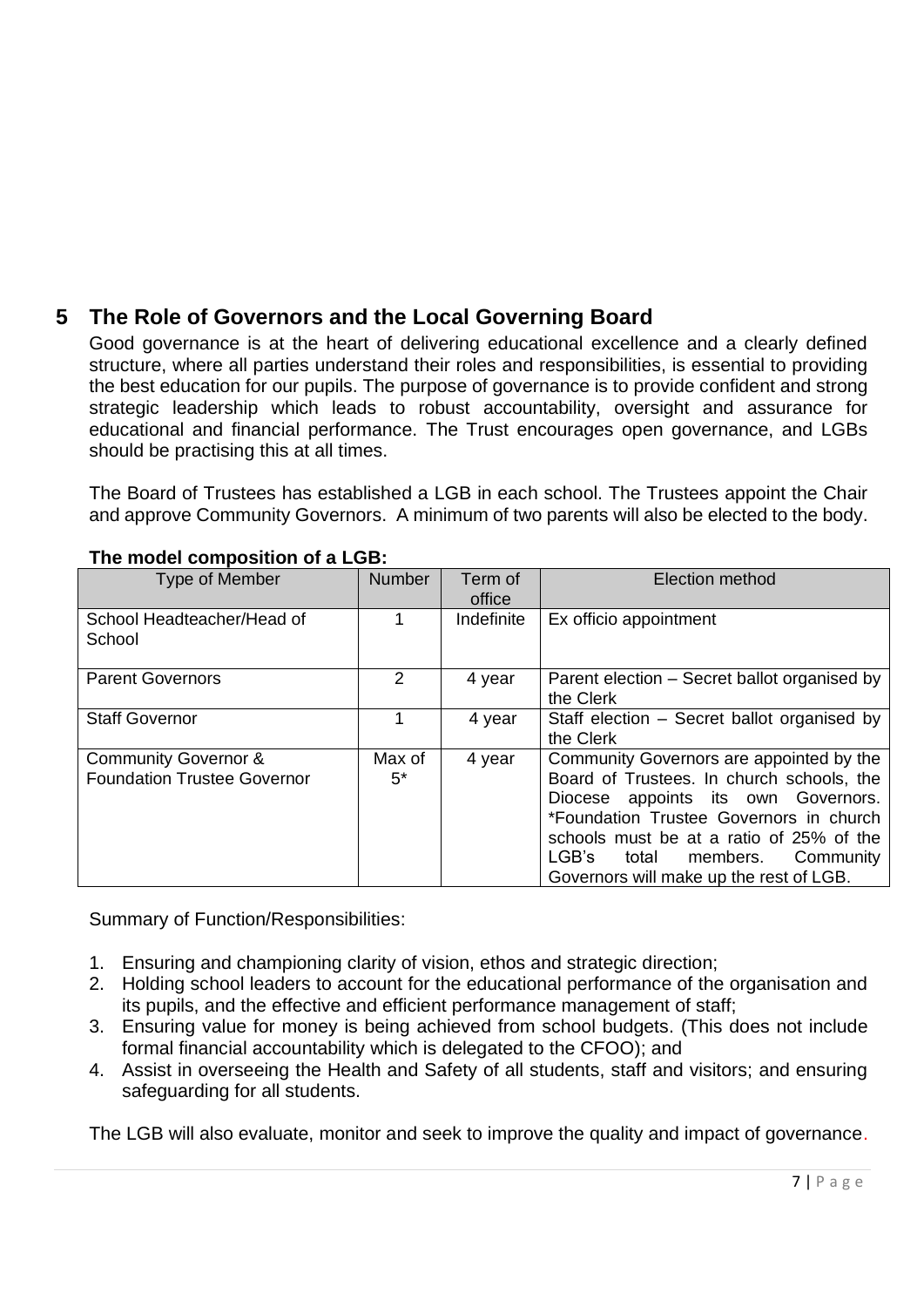

Effective governance is never passive, and the Trust expects its Governors to:

- Engage with the Trust and attend LGB meetings;
- Stay strategic and avoid unnecessary detail and peripheral issues;
- Ask questions & challenge;
- Understand safeguarding;
- Set and safeguard high expectations of and for the LGB, pupils, staff and parents;
- Get to know other people on your LGB board & across the Trust; and
- Be informed keep yourself up to date and undertake CPD & training.

## <span id="page-7-0"></span>**6 The Relationship between the Academy Trust, the Local Governing Body & the Committees**

- **6.1** The LGB will have delegated power to monitor the role of the school on an operational day to day basis, and review:
	- the management and organisation of the school;
	- the implementation of the decisions of the Board and the CEO;
	- performance in relation to targets and standards approved by the Board; and
	- the implementation of policies approved by the Board.
- **6.2** The LGB will report to the Board of Trustees on decisions and will also provide advice and make recommendations to the Board on issues.
- **6.3** It may be necessary, from time to time, to establish a committee of the LGB, in order to deal with an issue that cannot be dealt with adequately by the LGB in one of its scheduled meetings e.g. a committee to deal with admissions, salaries, complaints or a pupil Exclusion. Any such working party will be disbanded as soon as its work is complete.
- **6.4** The Board of Trustees may, if required, disband the LGB at any time and take over its function for governance.
- **6.5** The Board of Trustees can amend the levels of delegation of the LGB, if required, at any time.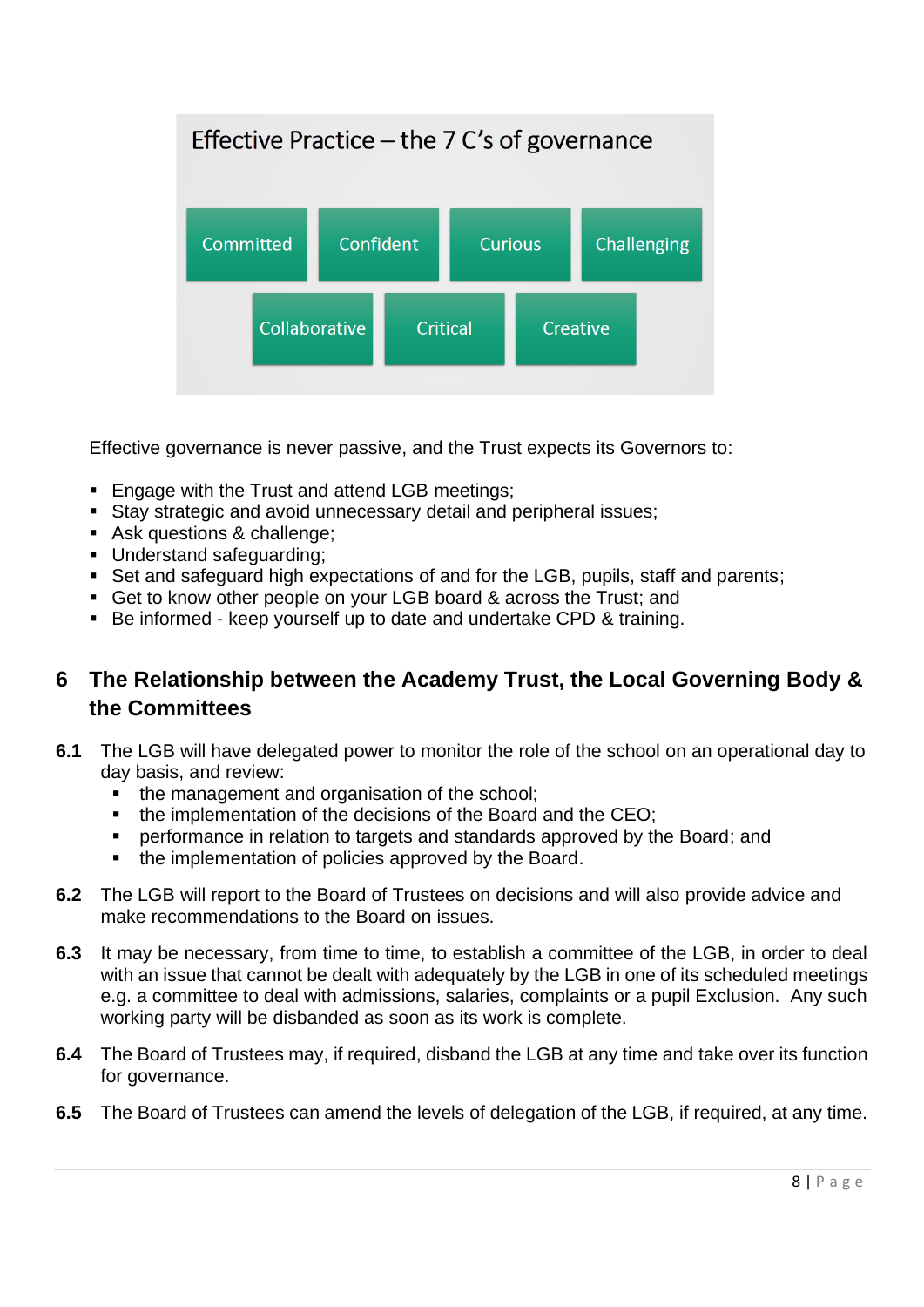## <span id="page-8-0"></span>**7 The Constitution of the Local Governing Body**

- **7.1** The constitution of the LGB will be defined by the Board of Trustees, and will be reviewed annually.
- **7.2** Membership of the LGB will be determined by the Board of Trustees, and the filling of vacancies for parent and staff vacancies is to be approved by the Trustees. The Trustees have an approved election process, and any vacancies will be filled through requests for nominations, and elections where there is more than one nomination.
- **7.3** The term of office for members of the LGB will be four years. A Governor will be removed from office by the Board of Trustees if they are absent, without the permission of the LGB, from three consecutive meetings, unless there are deemed to be extenuating circumstances.
- **7.4** Each Governor shall act in the best interests of the school at all times, and Trustees may terminate or suspend the appointment of any Governor whose presence or conduct is deemed by the Trustees not to be in the best interest of the Trust or the school. Governors will be required to read and sign the Code of Conduct every year. They must operate within this Code of Conduct and adhere to the [Nolan principles of public life.](https://www.gov.uk/government/publications/the-7-principles-of-public-life)
- **7.5** Part of the role of any Governor within the Trust will be to make visits into school; these should be carried out following the Trust's Governor Visits Protocol which is outlined later in this document.

## <span id="page-8-1"></span>**8 Appointment and Removal of Governors to the Local Governing Body**

The Trust encourages Governors from a wide range of backgrounds, cultures and perspectives, that better reflect the communities they serve.

| Position                           | <b>Appointed By</b>                                       |
|------------------------------------|-----------------------------------------------------------|
| Chair of LGB                       | <b>Trustees</b>                                           |
| Headteacher                        | <b>Trustees</b>                                           |
| Community<br>Governor              | or Community Governors are appointed by the Board of      |
| <b>Foundation Trustee Governor</b> | Trustees. In church schools, the Diocese appoints its own |
|                                    | Governors.                                                |
| <b>Staff Governor</b>              | By election by staff within each school                   |
| <b>Parent Governor</b>             | By election by parents within each school                 |

Governors are appointed for a period of 4 years. They are recommended for approval by the LGB and final approval is granted by the Board of Trustees. Governors may be removed by resignation, or by Trustees, if their presence or conduct is deemed by the Board of Trustees, at their sole discretion, not to be in the best interest of the Trust or the individual school. Governors are required to sign a Register of Business Interests and Code of Conduct every year.

The Board of Trustees may choose to bring in people to sit on LGBs who provide links to the local community, in addition to parents.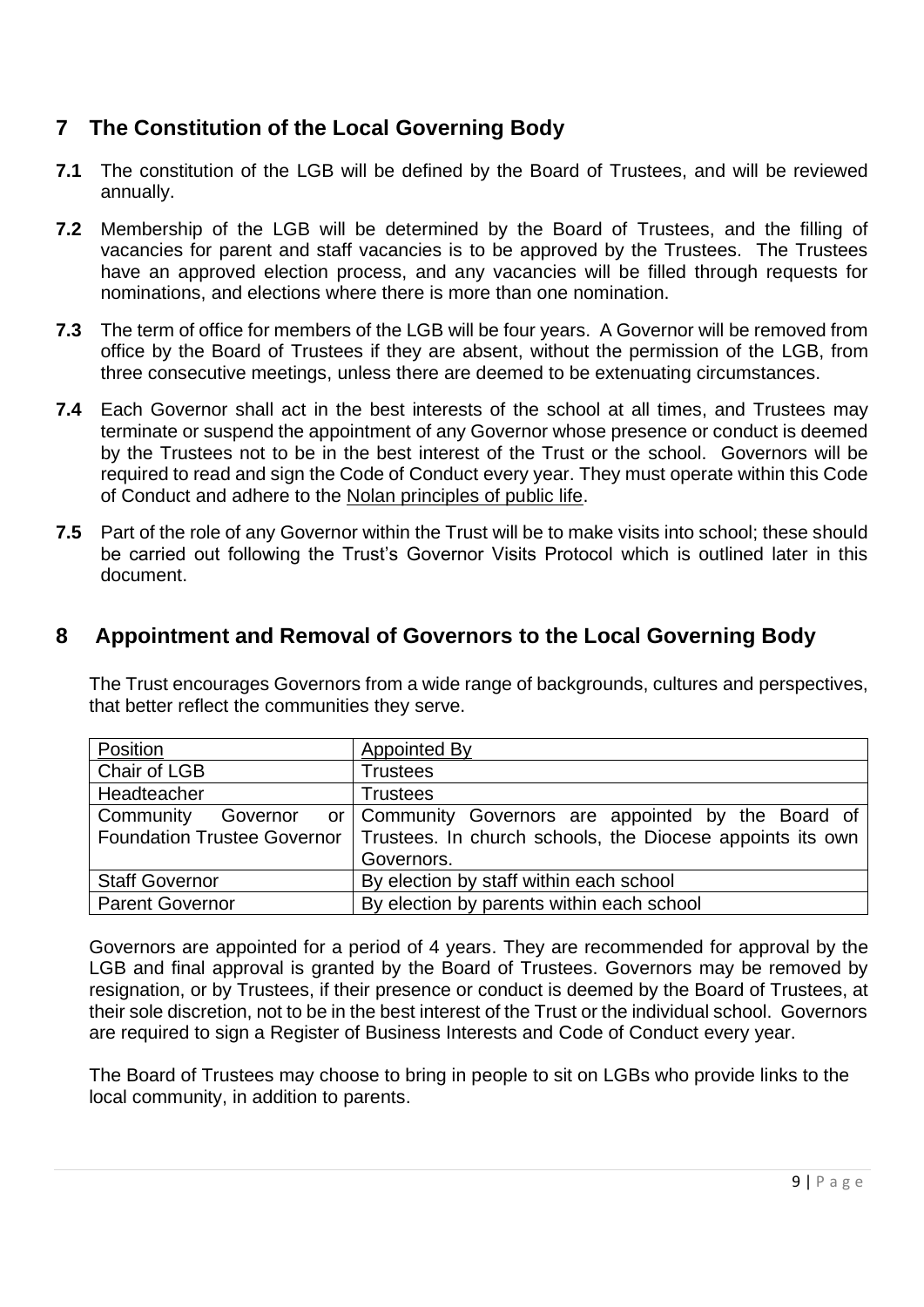## <span id="page-9-0"></span>**9 The Meetings**

#### **9.1 Meeting Protocol**

Meetings of the LGB should be purposeful, effective, and make efficient use of the time that volunteer Governors generously give to support the school.

The LGB should meet at least once every half term and **should last no more than about 2 hours**. Along with the standard items for each meeting there should be:

- updates on pupil achievement, including attendance and exclusions;
- regular reports in areas such as Special Educational Needs and Disability, Safeguarding, Health and Safety, and Pupil Premium (these are always a focus for Ofsted);
- report from the Chair on any actions taken in the interim period;
- the Headteacher's reports this will generally be the main agenda item and should embrace the key issues that Governors will need to assess the progress of the school (see below);
- Any Other Business (AOB) except in extreme circumstances, AOB items should be submitted to the Chair in good time before the meeting to allow the issue to be itemised for Governors to consider before the meeting: it is at the Chair's discretion whether AOB items are accepted.

The agenda and supporting papers should be prepared and circulated in advance to give time for Governors to read them before the meeting. It is good practice for Governors to receive the papers at least seven days prior to the meeting and, except in extreme circumstances, papers should not be tabled at the LGB meeting. **There is an expectation that the papers will be read beforehand in order to conduct the meeting effectively.**

On the assumption that pre-reading has taken place, the Chair should take questions and points of clarification on each of the papers presented but the papers should not be re-read line by line in the meeting. Please note:

- 9.1.2 The meeting shall be conducted in accordance with the School Governance (Roles, Procedures and Allowances) (England) (Amendment) Regulations 2013 and with any other regulations, amendments, or directions as may be issued from time to time.
- 9.1.3 The Chair and Vice Chair of the LGB will be elected by all those members of the LGB present at the first meeting of the LGB in the Autumn Term every year.
- 9.1.4 The meetings of the LGB will be quorate if three or one-third of the membership are present (whichever is greater).
- 9.1.5 The Clerking to the committees will be fulfilled by the Clerk to the LGB.
- 9.1.6 Governors will be required to declare any personal or financial conflict of interest arising from a matter before the Governors or from any other aspect of governorship and should not use their position as governor to benefit him/herself or other individuals or agencies. Please read the Trust's Conflict of Interest Policy for further information.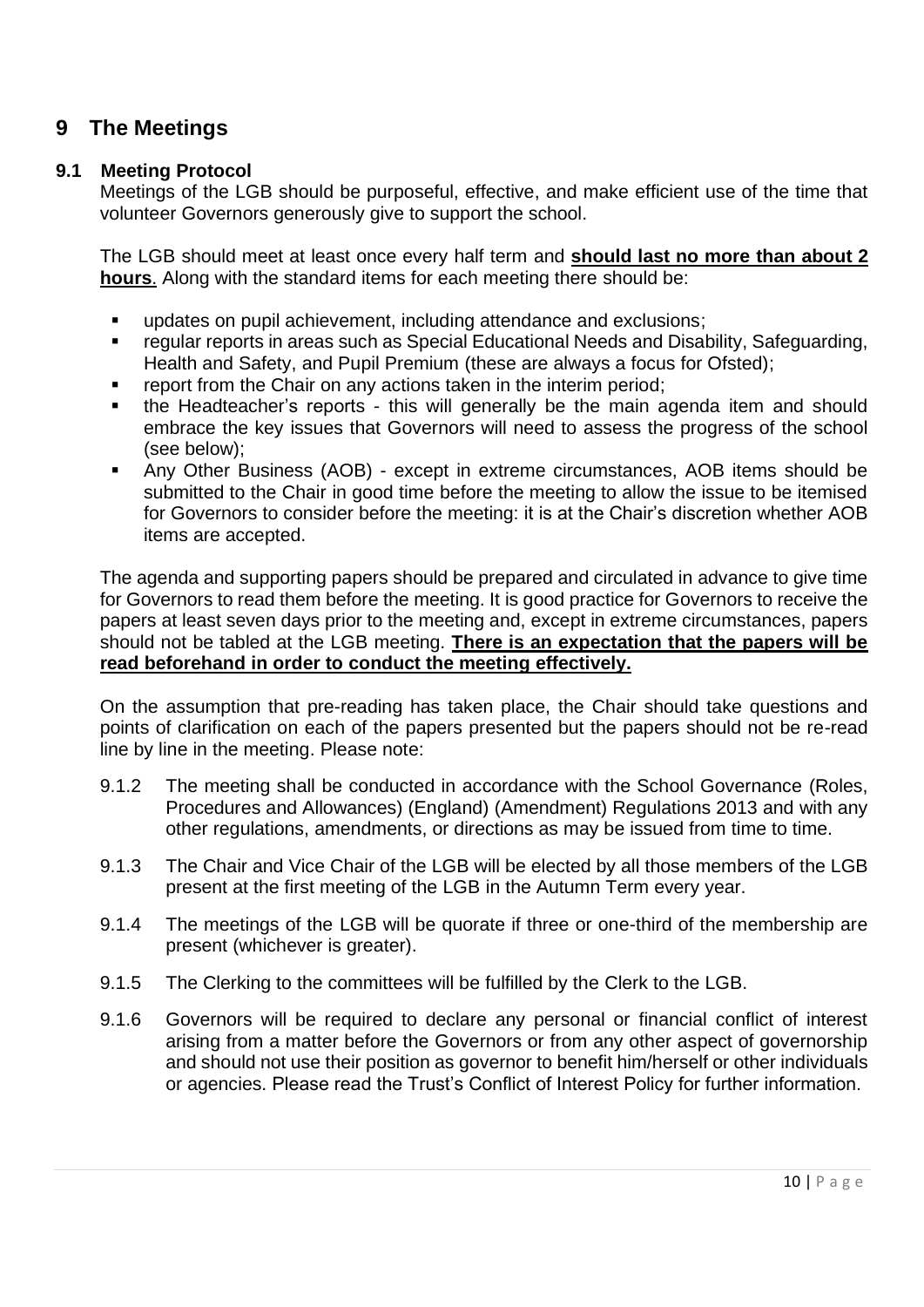- 9.1.7 Minutes shall be kept of each meeting, and shall be presented at the next meeting of the LGB, for approval and signing. The minutes shall be kept in a separate minutes folder, with confidential minutes and reports on yellow paper. A copy of the impact statements shall be submitted to meetings of the Board of Trustees, to include any recommendations made by the LGB and the minutes will also be made available.
- 9.1.8 Governors have the right to request any matters discussed at meetings to be recorded in the minutes, subject to confidentiality.
- 9.1.9 Governors should be aware of the procedures established by the LGB for responding to criticism or complaint relating to the school. Please see the Trust's complaints policy.
- 9.1.10 Each LGB is authorised to invite attendance at its meetings from persons to assist or advise on a particular matter, or range of issues, including parents and members of the school staff who are not Governors.
- 9.1.11 Only Governors may vote at the LGB meetings. Where necessary, the elected Chair of the Committee may have a second or casting vote. Governors may not vote by proxy. Any Governor may participate in a meeting by telephone or video conference, provided that they have given reasonable notice to the Clerk, and that the Governors have access to the appropriate equipment.
- 9.1.12 In the event of a need to make genuinely urgent decisions between meetings, on matters falling within the remit of the committee, the Chair of the LGB, in consultation with the Chief Executive Officer, will take appropriate action on behalf of the LGB. The decisions taken and the reasons for urgency will be explained fully at the next LGB meeting.

#### **9.2 Notice of Meetings**

- 9.2.1 The LGB shall generally meet in accordance with the annual meeting schedule agreed at the start of each year; additional meetings will be called as and when necessary, at the request of the Chair, or at the request, in writing, by any three Governors.
- 9.2.2 Meetings of the Committees will be called by the Clerk, and seven days' notice will be given with an explanation of the purpose of the meeting.

## <span id="page-10-0"></span>**10 Confidentiality**

Governors must observe complete confidentiality in all matters discussed at LGB meetings especially in relation to matters concerning staff or pupils and also any other matters agreed by the LGB.

Governors should never speak out against decisions, in public or in private, outside the LGB. Failure to comply can lead to disciplinary action.

The LGB as a whole decides if an item for discussion is confidential, and all Governors are expected to abide by that decision. Governors are expected to respect that confidentiality and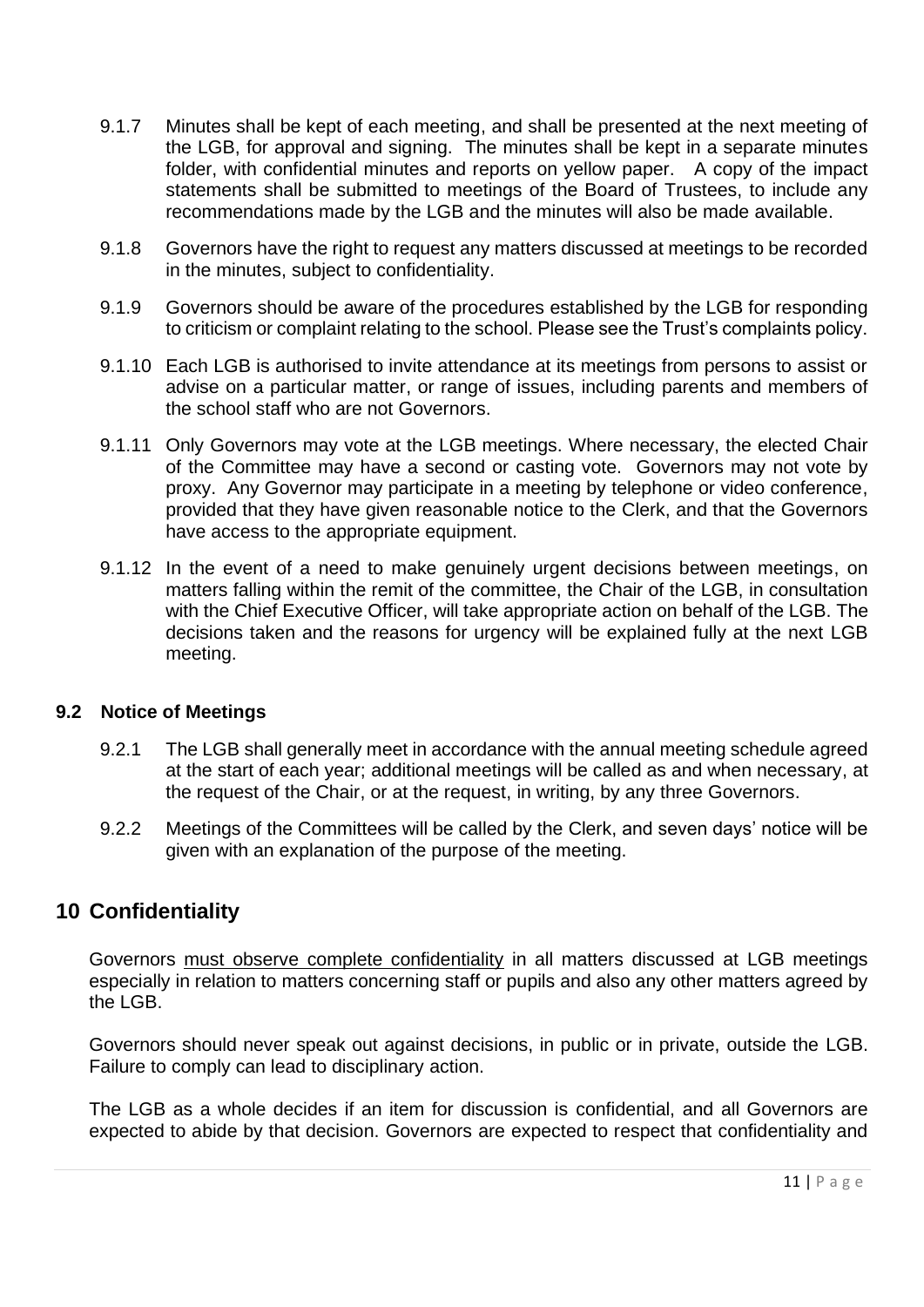not disclose information deemed as confidential in any other forum. All discussion in reaching decisions should remain confidential to those present at the meeting.

The Committee may need to meet in confidential mode, where the subject for consideration is the pay or performance review of any person employed to work at the School. In such cases any relevant person employed to work at the School, other than the Headteacher, should withdraw, unless specifically invited to stay by the Committee to contribute to the consideration of the matter.

All reports to the LGB and its committees are public documents after the meeting has considered them and must be available at the school to anyone wishing to view them unless the LGB specifically decides they are confidential.

You are asked to leave any hard copies of confidential reports or minutes with the Clerk at the end of a meeting so that they can be securely destroyed.

#### **GDPR, Freedom of Information and Information Security**

It is the responsibility of the Governors to ensure procedures are in place to ensure that the school complies with the Freedom of Information Act 2000 (FoIA) and the Data Protection Act 2018 which is the UK's implementation of the General Data Protection Regulation (GDPR). The Trust has both a Data Protection Policy and a Freedom of Information Policy, which are publicly displayed on the school's websites**.**

If you want to know more about the Data Protection Act please click [HERE](https://ico.org.uk/for-organisations/guide-to-data-protection/guide-to-the-general-data-protection-regulation-gdpr/)

#### **Freedom of Information Act 2000**

The Freedom of Information Act was passed to open up public bodies to greater scrutiny by the public. It has two key requirements:

- To require public organisations, such as schools, to have a publication scheme where they proactively publish details of budgets, policies and other key items of information – such as minutes of the LGB.
- To give members of the public the right to request copies of any information or document held by the school.

One key issue you need to be aware of is 'Confidential minutes' – these are not always confidential. Although such minutes are confidential at the moment of creation, such confidentiality can diminish over time. Although personal information would normally remain confidential (unless subject to a SAR request) until a person's death, detailed information about contract terms and decisions would become available to the public on completion of the contract.

For more information about the Freedom of Information Act please click **HERE** 

#### **Information Security**

Some of the work you do as a Governor may involve holding personal and confidential information. You must treat the security of this information as a top priority.

#### **All papers from meetings should be either handed back at the end of the meeting, or returned to school for confidential shredding.**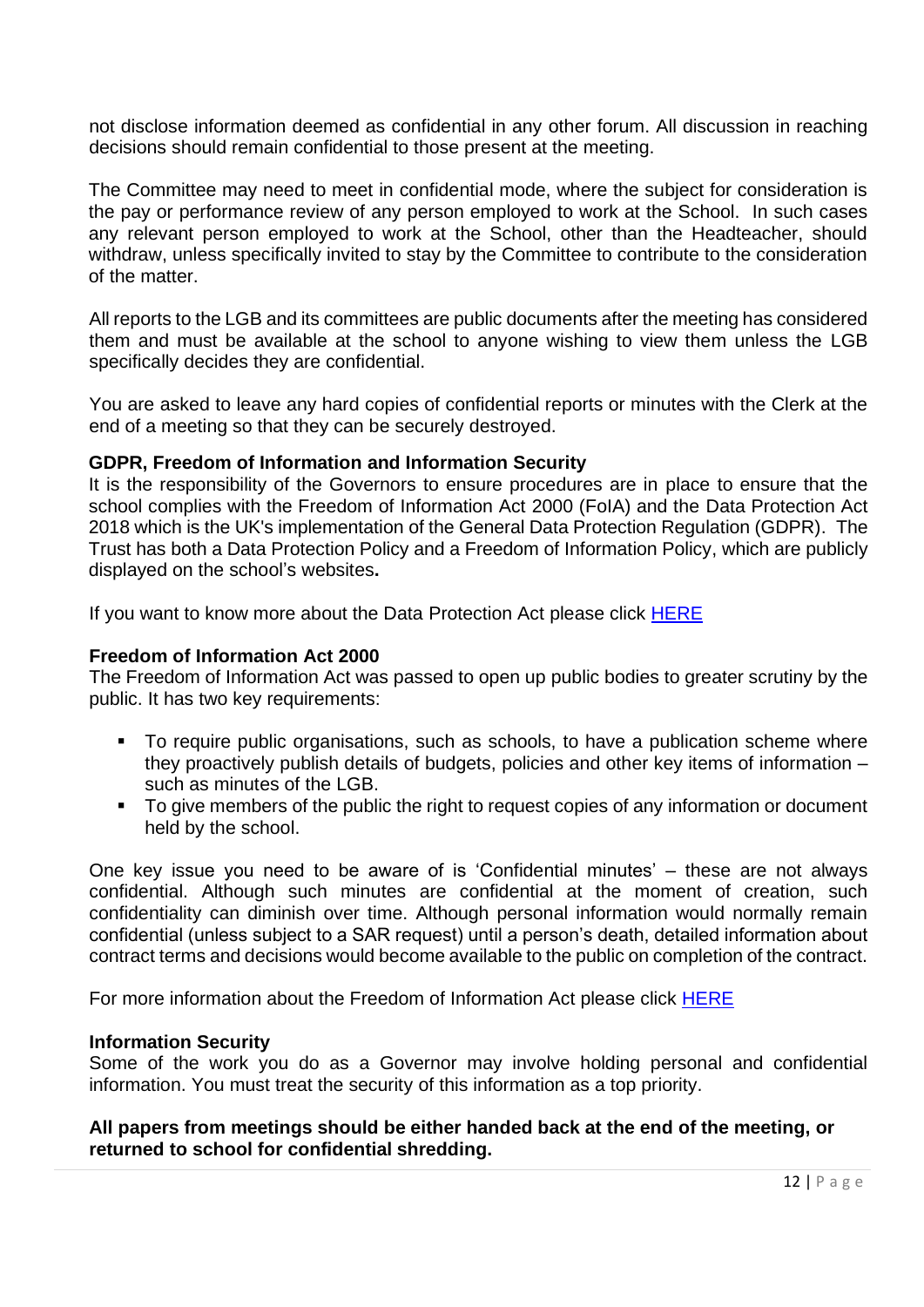#### **At home**

- **You must use your official mmat.co.uk email address to send and receive any emails. Please do not use your personal email address.**
- Keep any files associated with your duties secure; use a password protected area of the hard drive or password protect each file individually. Ideally hard drives should be encrypted.
- Do not keep a back-up of all your work on a memory stick.
- Securely delete all files.
- Do not leave paper files or meeting notes containing personal or confidential information on lying around, they should be locked away when not in use.

#### **When moving information between locations**

- Keep paper records/files and your laptop secure at all times, they are your responsibility.
- **EXT** If leaving paper records or your laptop in a car, they need to be hidden away, preferably kept in a locked boot.
- If you must use a memory stick or disc to move data, please make sure all files are individually password protected. Encrypted, password protected memory sticks are available if you hold highly sensitive information.
- Never post a disc or memory stick containing personal or confidential information; however, couriers or recorded delivery can be used if this is acceptable to the recipient (using an encrypted stick). Ideally, they should be hand delivered to the intended recipient to ensure information security.
- Never carry a disc or memory stick 'naked' in your pocket, put them in a sealed envelope with your contact details on the front (they have a habit of slipping out of pockets and getting lost).
- Only forward emails containing personal information on a 'need to know' basis: take special care to check the contents of long email responses.

## <span id="page-12-0"></span>**11 Governors Conduct**

The LGB is a corporate entity and acts as a group. No one category of Governor has any right to act individually, except when the LGB has given delegated authority to do so (or when the Chair [or Vice-Chair] has to take urgent action).

The strength of a LGB lies in the talents and commitment of its members, and in their ability to work together as a team for the good of the school. Every Governor has an equal right to participate and to state his or her own views. No Governor has the right to expect preferential treatment because of his or her status on this or any other body or group.

Each Governor has a responsibility to make up his/her own mind about issues that are considered by the LGB. Once decisions are made by the LGB (or under the delegated authority of the LGB), individual Governors are bound by them and are expected to support and abide by them.

Governors have a responsibility to act fairly and without prejudice at all times, and in so far as they have responsibilities for staff, will fulfil all that is expected of a good employer. Concerns about the School or individual members of staff will be dealt with through the Headteacher and not aired publicly.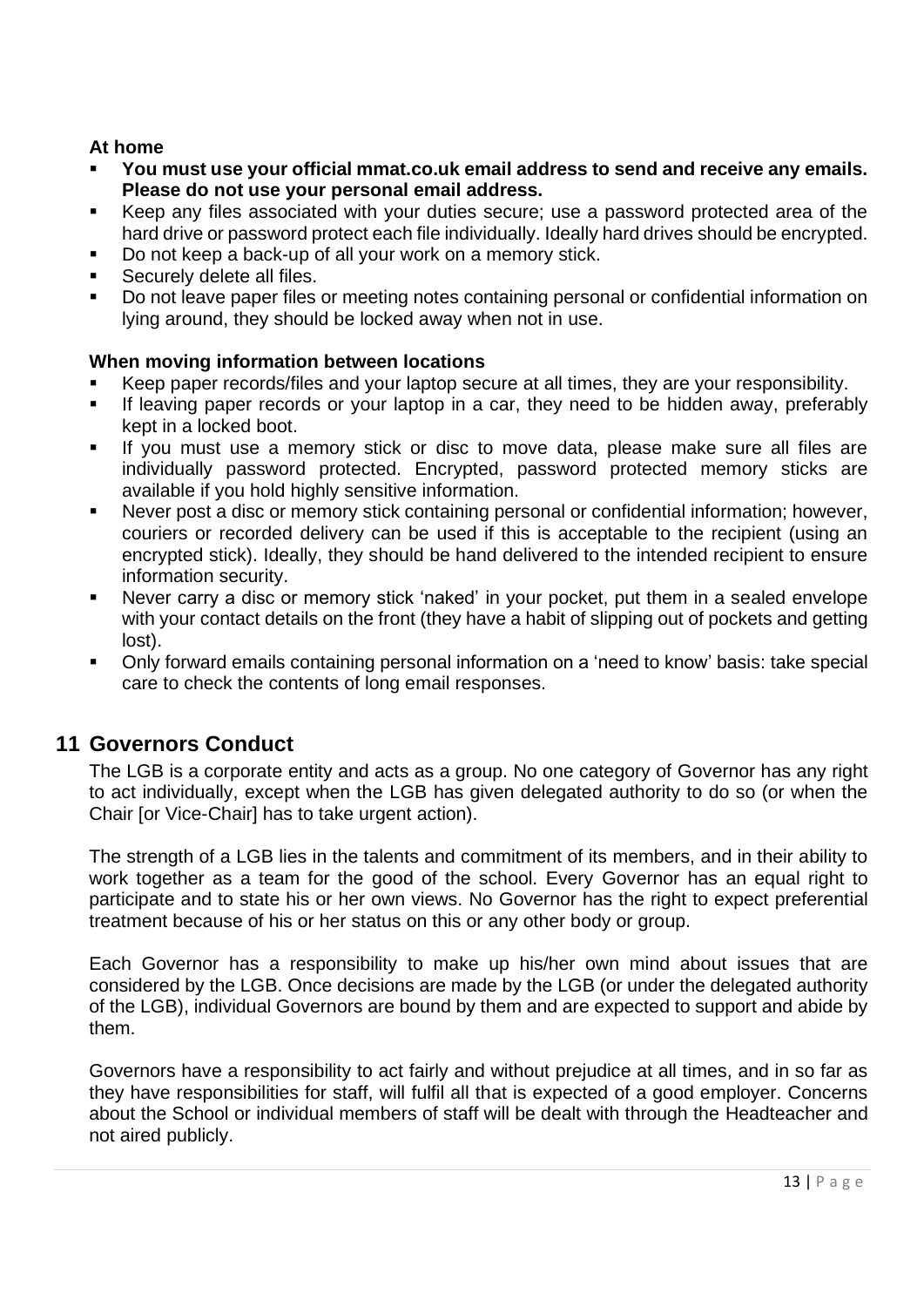#### **Governors are expected to:**

- Read any papers circulated before the meeting.
- Attend meetings and arrive on time.
- Send apologies to the Clerk before the meeting if you cannot attend.
- Contribute to the discussions where relevant.
- Avoid anecdotal distractions.
- After debate, accept the majority view of the LGB.
- Respect the confidentiality of issues raised.
- Adhere to the Code of Conduct at all times.

The Governors Code of Conduct (Section 8.1) lays out the full expectations of Governors. All Governors within the Trust must sign the Code of Conduct every year and must adhere to it at all times.

### <span id="page-13-0"></span>**12 Local Governing Body Terms of Reference**

The following is a summary of the areas of responsibility. The full terms of reference are provided to the Governors at the first LGB meeting in the new academic year.

- Seek to understand and question how the school is led and managed, acting as a critical friend: the school Headteacher/Head of School will report on how the school is fulfilling the Trust's ethos, vision, and strategy.
- Act as the panel when reviewing the school Headteacher/Head of School's decisions on exclusions, and other committees as required.
- Be the consultative body for the school's stakeholders.
- Represent the school's stakeholders.
- Forge links with the community and provide a vehicle for Trust board engagement with the school, its parents and local community, to help ensure that the Academy Trustees stay connected.
- Act as an ambassador for the school.
- Monitor and challenge, reporting on concerns from the Key Performance Indicators (KPIs) to the Trustees Educational Standards Committee.
- Bring issues and risks to the attention of the Trust Board.
- **•** Provide constructive feedback to the Board where a policy may not be effective in the local context, and suggest alternative approaches.
- Help ensure the Trust works as one entity, in the interests of all its schools equally.
- Deal with any other matters which the Board of Trustees may refer from time to time.
- Report to the Board of Trustees annually on members contribution and the impact of the LGB.
- Ensure value for money is being achieved from school budgets. (This does not include formal financial accountability which is delegated to the CFOO).
- **•** Provide a consultative forum for the school for the implementation of new policies and procedures.
- For church schools, to monitor and support the Christian distinctiveness and church ethos of the school.
- Make recommendations to the Trust board on pay progression for teaching staff.
- Act as the panel for salaries, complaints and pupil and staff disciplinary/dismissal committees.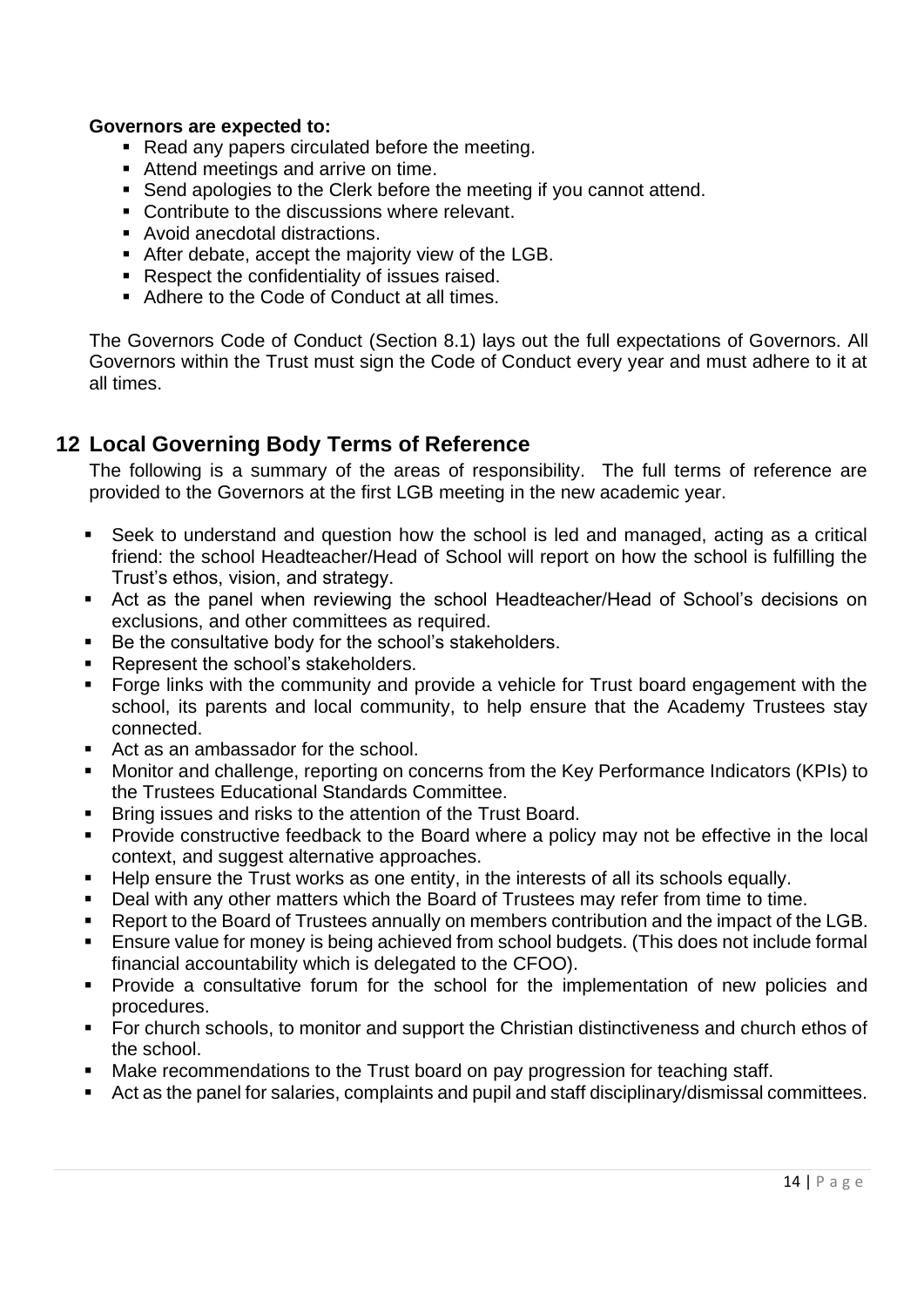Please also refer to the Scheme of Delegation which clearly sets out responsibilities of each layer of governance and determines who has the power to take which decision within the Trust.

## <span id="page-14-0"></span>**13 The Different Roles on the Governing Body**

#### **13.1 The Relationship between Governors and the Headteacher**

#### **Support and Challenge**

The Governors' role is to both challenge and support the leadership of the school, to ensure that the agreed vision for the school is delivered. Governors need to be aware of the progress the school is making through regular reviews and discussion. This needs to be supported by regular, rigorous data. It also needs to be set into the context of each cohort, and of cohorts over time. Governors need to be aware of the challenges which the Leadership is facing, and of the measures being taken to meet these challenges.

#### **Support**

The Governors need to publicly support the actions agreed at LGB meetings, even when these will prove difficult and unpopular. The Chair of Governors and the LGB have a role to play in staffing decisions that may result in reorganisation and redundancy. They have a role in the performance management of the Headteacher but also in supporting the leadership of the school in delivering effective performance management for all members of staff. The Headteacher needs the support of the LGB to ensure high quality teaching and learning throughout the school, and must be able to rely on this when the going gets tough.

#### **Challenge**

The new Ofsted framework has firmly linked effective governance with effective leadership of the school. Both need to be good to achieve a good grade from an Ofsted inspection (please see section 15 below).

#### **13.2 Positions within the LGB**

The Chair will be appointed by the Trust annually, and the Vice Chair is appointed by the members of the LGB. In the absence of the Chair, the Vice Chair will lead the meetings of the LGB and take 'Chair's action' if necessary. At a meeting where neither the Chair nor the Vice Chair is present, the LGB will elect a Chair from those present for the duration of that meeting.

#### **13.3 Role of the Chair and Vice Chair of Governors**

The Chair of the LGB is responsible for the efficient running of Governors' meetings. The Chair will liaise with the Clerk to the LGB, to ensure that agendas and associated papers are prepared in good time, and circulated before the meeting. This should, as a minimum, be 7 days. It will be the expectation that Governors will have read the papers before the meeting, to contribute to the effective and efficient governance of the school. Ideally, no meeting of the LGB should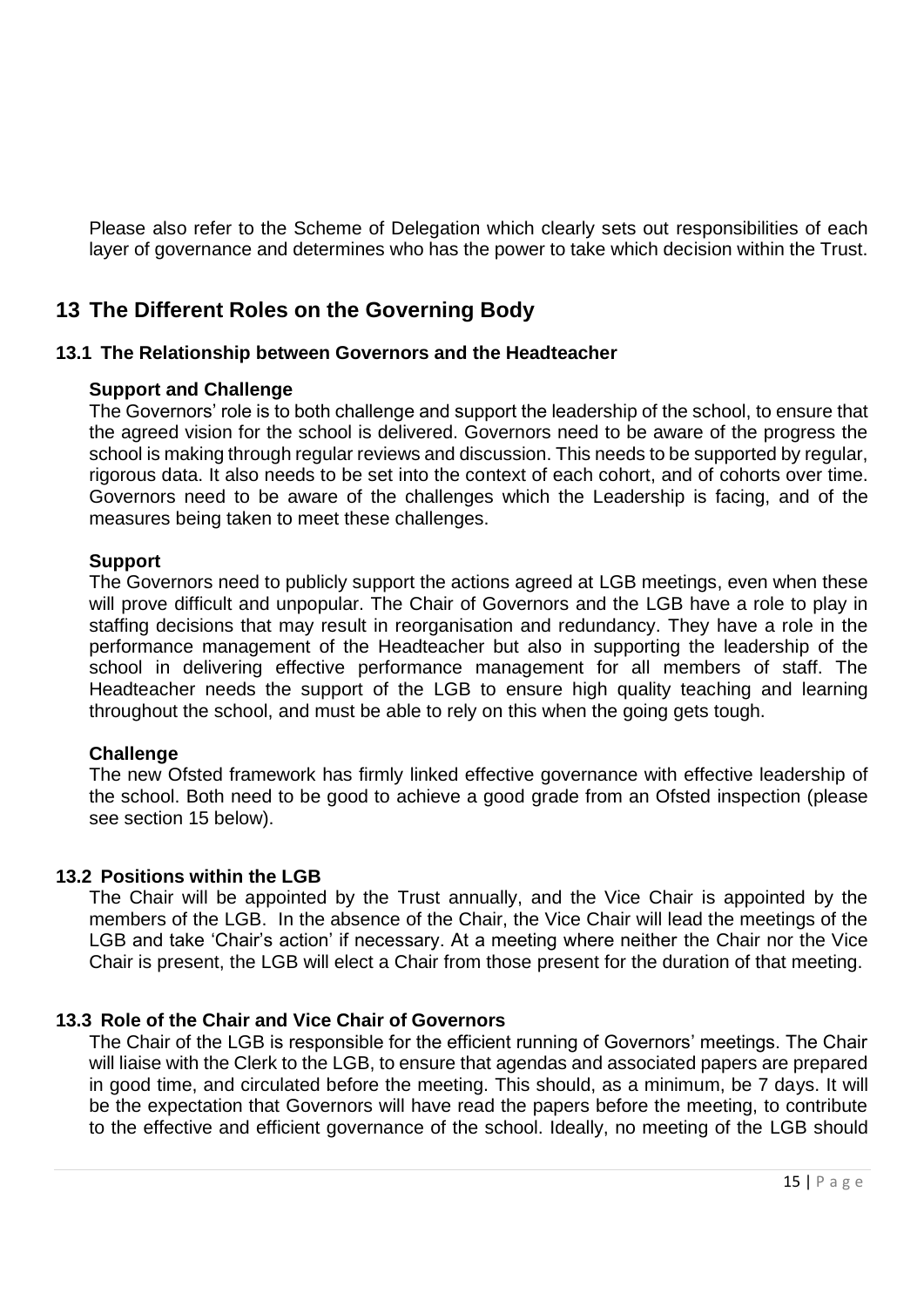exceed two hours, and it is the Chair's role to ensure proper discussion and participation within this timescale.

The Chair will be expected to meet regularly with the Headteacher and establish a professional working relationship with the Headteacher, and the Senior Leadership Team of the school.

The Vice Chair of the LGB will substitute for the Chair in his/her absence and should follow the guidance set out above. Where the absence of the Chair is known in good time, it would be good practice for the Chair and Vice Chair to liaise in some detail to ensure that the Vice Chair is properly prepared for the meeting

#### **13.4 Role of the Clerk to the Local Governing Body**

This is a crucial role for the smooth running of the LGB. Not only should the Clerk prepare agendas and circulate papers under the guidance of the Chair of Governors; they are also responsible for the efficient preparation of minutes of the meetings and their circulation. The Clerk will need to maintain a Register of Interests of Governors and update this every year. They must also keep careful details of attendance, absence and apologies to enable the Chair to monitor the commitment of each Governor.

The Clerk will be expected to be familiar with this 'Governance Handbook', the Trust's 'Articles of Association', Scheme of Delegation and the LGB Terms of Reference, and to prepare and provide advice to the Chair and the Governors on proper procedure for all aspects of their work.

#### **13.5 Role of Parent Governors**

Parent Governors are representative parents rather than representatives of parents. Parent Governors play a vital role on governing bodies, holding the unique position of having a parental viewpoint of the school. Through the children, they have a first-hand experience of the delivery of the curriculum, and how the school is perceived from the 'consumers' point of view. This enables Parent Governors to bring a different perspective to the strategic management of the school. It is important for Parent Governors to establish a rapport with the parental body which elected him/her, whilst continuing to maintain a strategic approach to school governance. Although being available to advise parents on appropriate routes of action is a very important aspect of the role, it is vital that Parent Governors do not personally become involved in individual concerns. Apart from the possibility of this jeopardising appropriate complaints and appeals procedures, no Governor has the authority to act individually on behalf of the school.

Achieving a balance between being the impartial representative parent, and the often emotional issues relating to individual children's education, can sometimes be very difficult. Some practical ways to achieve this balance include:

- Make yourself available to parents.
- Never press your own child's case at the expense of others.
- Never promise to 'solve a problem' on your own.
- Be wary of bringing an individual's issue to meetings without following the agreed procedures.
- Abide by the agreed protocol regarding agenda items and Any Other Business.
- Keep yourself aware of parental views and concerns.
- Play an active part in Governor meetings.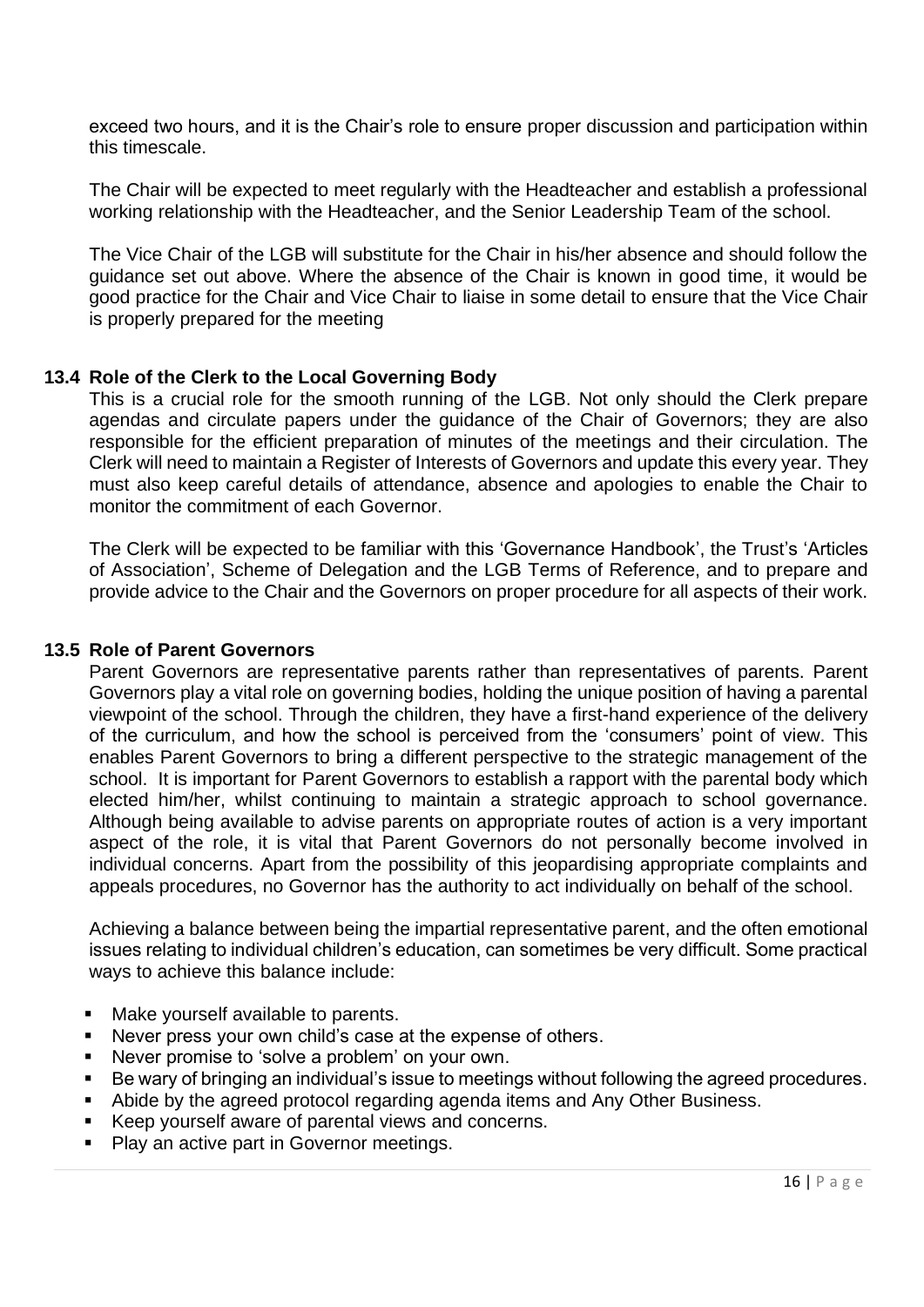What are the benefits of being a Parent Governor?

- You have a very privileged and responsible role.
- You have the opportunity to make a difference, not only for your children, but for children in years to come.
- You have the opportunity to make a difference for other parents, and to influence the way in which school works with them.
- You will learn a lot and develop new skills.

How to fulfil your role:

- Attend LGB meetings regularly, and play an active role in committees and decision-making.
- Before making any decision, governors should ask "does this directly further the academy Trust's objectives?".
- Learn all you can about your school.
- Consider how the LGB communicates with parents: could you help them to improve links?
- How accessible is the school how easy is it for parents to go into school to discuss things with the Headteacher or teachers? Could you give feedback to help the school to be more open and welcoming?
- How accessible are the Governors do parents ever get the opportunity to meet with them; do they know how to get in touch with the Chair of Governors if they need to? Could you encourage the LGB to be more visible?
- **EXECT** Learn how the school handles complaints, and read the complaints procedure. If another parent approaches you with a complaint, advise them to speak to the Headteacher.
- Be approachable to other parents but make sure you are clear about your role.
- Always represent the school positively.
- As a Governor you are one of a group and must never act alone.
- **EXT** Always support the decisions of the LGB. Have your say on decisions in meetings, and vote in the way you wish but then support the outcomes of votes – even if you disagree with them.
- **EXTERGHEDRO ALWAYS** observe confidentiality. You will handle a lot of highly sensitive and confidential information – do not discuss it with anyone who is not a Governor. Remember, a Governor can be suspended for serious breaches of confidentiality.

How you can help individual parents:

- Occasionally you may be approached by other parents asking for help, or wanting to make a complaint about something the school is, or is not, doing.
- Make it clear you cannot act for the LGB.
- Do not raise expectations that the school will 'put it right' there may be underlying issues or background that you are not aware of.
- Keep an open mind there are at least two sides to every story.
- You may need to explain why the LGB has made a decision in a certain way, so be prepared.

What to do if you experience a conflict between being a parent and being a Governor:

- This can happen especially if you think the LGB is making decisions which you feel will adversely affect your child(ren).
- **EXT** If a difficulty arises, take a step back and think things through as objectively as you can.
- If you are concerned, talk to the Headteacher or to the Chair of Governors.
- Make sure you do not break confidentiality when discussing your concerns outside LGB meetings.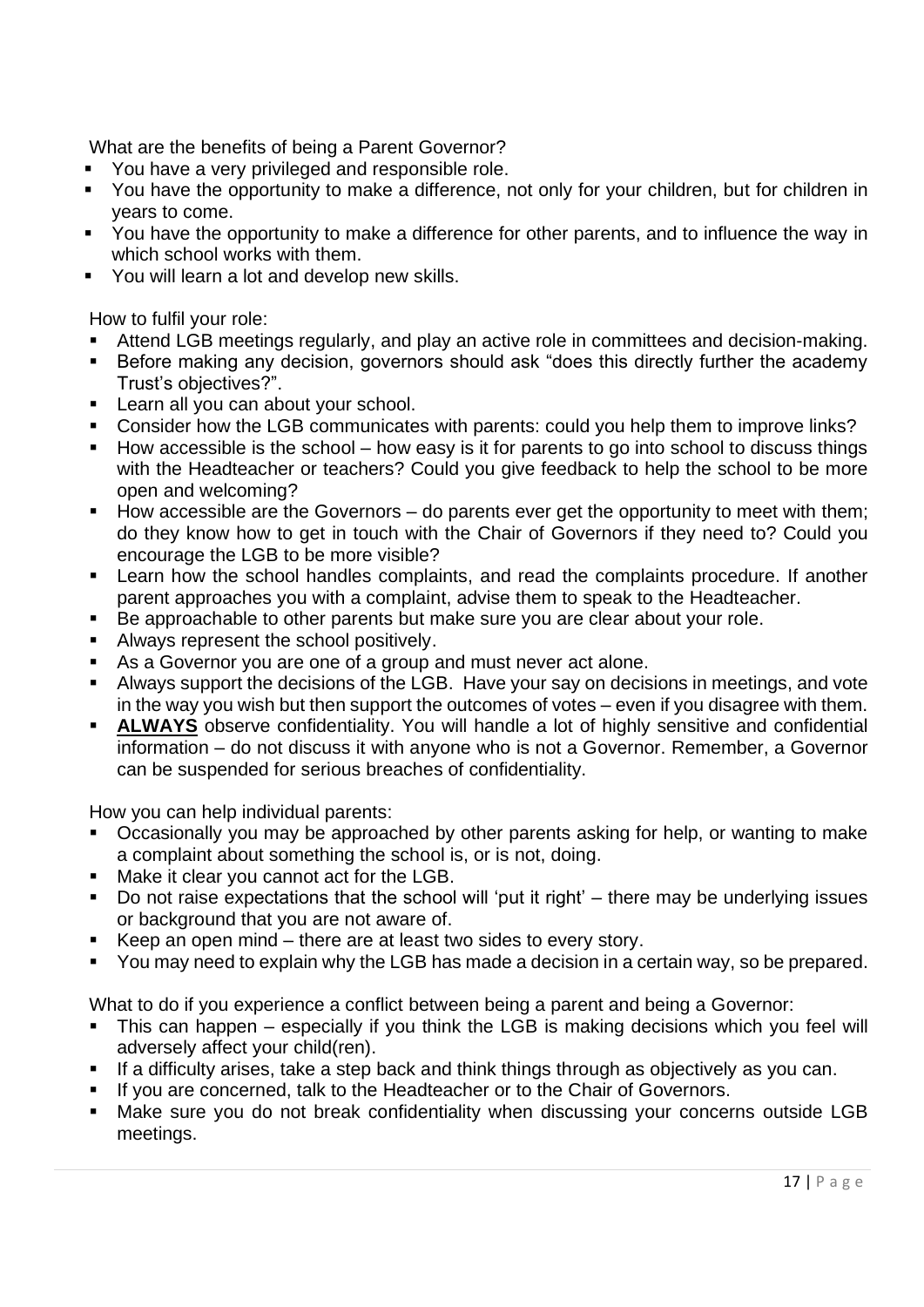Where to get help, advice and support:

- **From other Governors.**
- From the Headteacher.
- From the Chair of Governors.
- **•** From the Clerk to the LGB.
- **EXTER** Arrange a Governor mentor or 'buddy' to help you through the first few months.
- Attend the induction training arranged by the Trust's Alliance of Leading Learning.

Although this is a very delicate role, there is ample support and training available. Effective Parent Governors will find working alongside the other members of the LGB both interesting and rewarding in that their efforts will ensure that the work of the LGB fulfils its duties to all children.

#### **13.6 Governors with Additional Responsibilities**

Individual Governors will be asked to take responsibility on behalf of the LGB for the oversight of key aspects of the life of the school. These must include:

| Quality of Education                                   | This role seeks to evaluate the quality of provision within your<br>school, the curriculum design and how well it is delivered. Through<br>your work with Senior Leaders in the school it is advised you talk to<br>the leads in these areas, evaluate outcomes against national<br>information (if available) and review progress for the children & young<br>people in your school.<br>There are Ofsted relevant questions that help guide this work on the<br>LGB annual planner and it is useful to align conversations to the<br>framework. |
|--------------------------------------------------------|--------------------------------------------------------------------------------------------------------------------------------------------------------------------------------------------------------------------------------------------------------------------------------------------------------------------------------------------------------------------------------------------------------------------------------------------------------------------------------------------------------------------------------------------------|
| Behaviour & Attitude                                   | This role will review the behaviour, learning behaviour and culture of<br>the school. This area covers how children and young people view the<br>school, how pupils are supported in this area and what interventions<br>are in place to aid all children and young people in accessing<br>learning.<br>There are Ofsted relevant questions that help guide this work on the<br>LGB annual planner and it is useful to align conversations to the                                                                                                |
|                                                        | framework.                                                                                                                                                                                                                                                                                                                                                                                                                                                                                                                                       |
| <b>Personal Development</b><br>& Worship (if relevant) | For Church of England schools this role seeks to evaluate the school<br>against the SIAMS expectations to ensure the school are meeting<br>their Christian Distinctiveness criteria.                                                                                                                                                                                                                                                                                                                                                             |
|                                                        | With regards to personal development, it is recommended that<br>Governors review the framework and use this to form observation<br>focuses and to inform conversations with leadership.                                                                                                                                                                                                                                                                                                                                                          |
|                                                        | The 'personal development' judgement evaluates:                                                                                                                                                                                                                                                                                                                                                                                                                                                                                                  |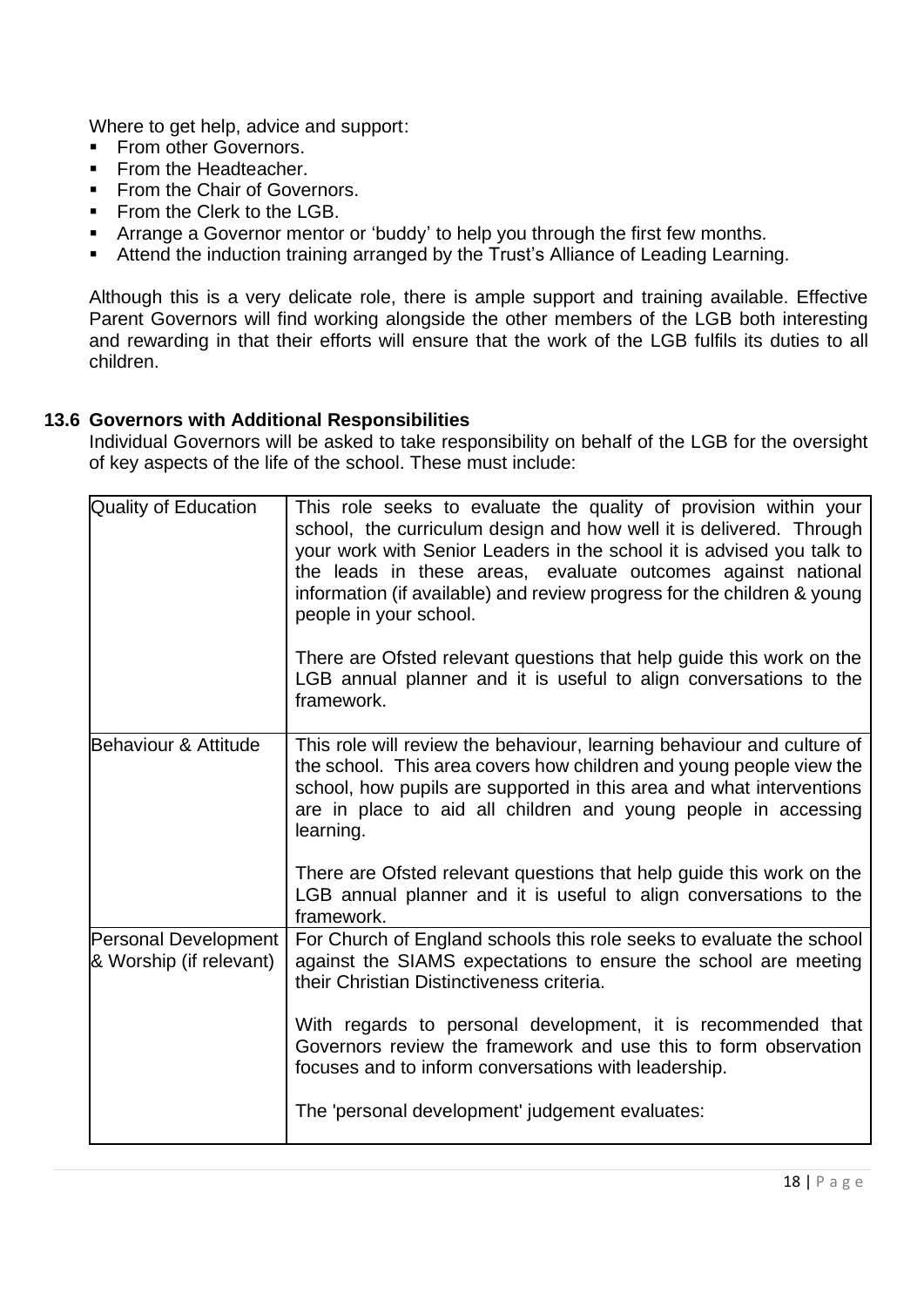|                     | • Your school's intent to provide for the personal development of<br>all pupils, and<br>The quality with which they implement this work.                                                                                                                                                                                                                                                                                                                                                                                                                                                                                                                                                                                                                                                                                                                                                                                                                                                                                                                                                     |
|---------------------|----------------------------------------------------------------------------------------------------------------------------------------------------------------------------------------------------------------------------------------------------------------------------------------------------------------------------------------------------------------------------------------------------------------------------------------------------------------------------------------------------------------------------------------------------------------------------------------------------------------------------------------------------------------------------------------------------------------------------------------------------------------------------------------------------------------------------------------------------------------------------------------------------------------------------------------------------------------------------------------------------------------------------------------------------------------------------------------------|
|                     | Link Governors in this link role should use paragraphs 241-243 of<br>the inspection handbook. From this you will discuss an overview of<br>these areas with the Headteacher and plan relevant focussed visits.                                                                                                                                                                                                                                                                                                                                                                                                                                                                                                                                                                                                                                                                                                                                                                                                                                                                               |
| Safeguarding & SEND | This role requires the link Governor to appreciate their accountability<br>in securing statutory requirements and implementing<br><b>Trust</b><br>policy. The Trust have a detailed audit that Heads can use to secure<br>Safeguarding within their schools so a focus on this audit and quality<br>assuring processes and procedures is required in this role.                                                                                                                                                                                                                                                                                                                                                                                                                                                                                                                                                                                                                                                                                                                              |
|                     | The SEND Governor will:<br>have an oversight, review and monitor SEND provision. This will<br>include reviewing the SEND action plan ensuring links to the<br>School Development Plan, alongside reviewing progress against<br>success criteria;<br>have links to the school's SENCO and monitor provision for all,<br>п<br>including costed provision and Top-Up funding;<br>ensure that the SEN Information Report is up to date and available<br>to all. The information detailed within the SEN Information Report<br>is a good basis for Governors SEND monitoring activity;<br>review the 'Assess, Plan, Do, Review' process including student,<br>п<br>parent/carer voice;<br>ensure that the accessibility plan is reviewed on an annual basis<br>and includes details of how access to the curriculum, information,<br>and the physical environment for pupils with disabilities will be<br>increased.                                                                                                                                                                              |
|                     | The Safeguarding Governor will:<br>will monitor that the Designated Safeguarding Lead (DSL) has the<br>training, support, resources and opportunity to perform their role<br>effectively and that there is evidence of a relevant, specific job<br>description.<br>will undertake regular checks of the school's single central record<br>п<br>(SCR) to determine that the appropriate recruitment checks have<br>been undertaken for all permanent and temporary staff and<br>volunteers, and that the SCR is compliant.<br>will also ensure that each Governor has an enhanced DBS check<br>Е<br>and that the school has contacted the Teaching Regulation<br>Agency to check if a proposed Governor is barred as a result of a<br>Section 128 Direction, and that this information is recorded on the<br>SCR.<br>will ensure that the DSL and wider staffing team recognises any<br>п<br>potential additional needs that children with SEND may have, and<br>that safeguarding systems and procedures recognise and address<br>any potential barriers such as communication or behaviour. |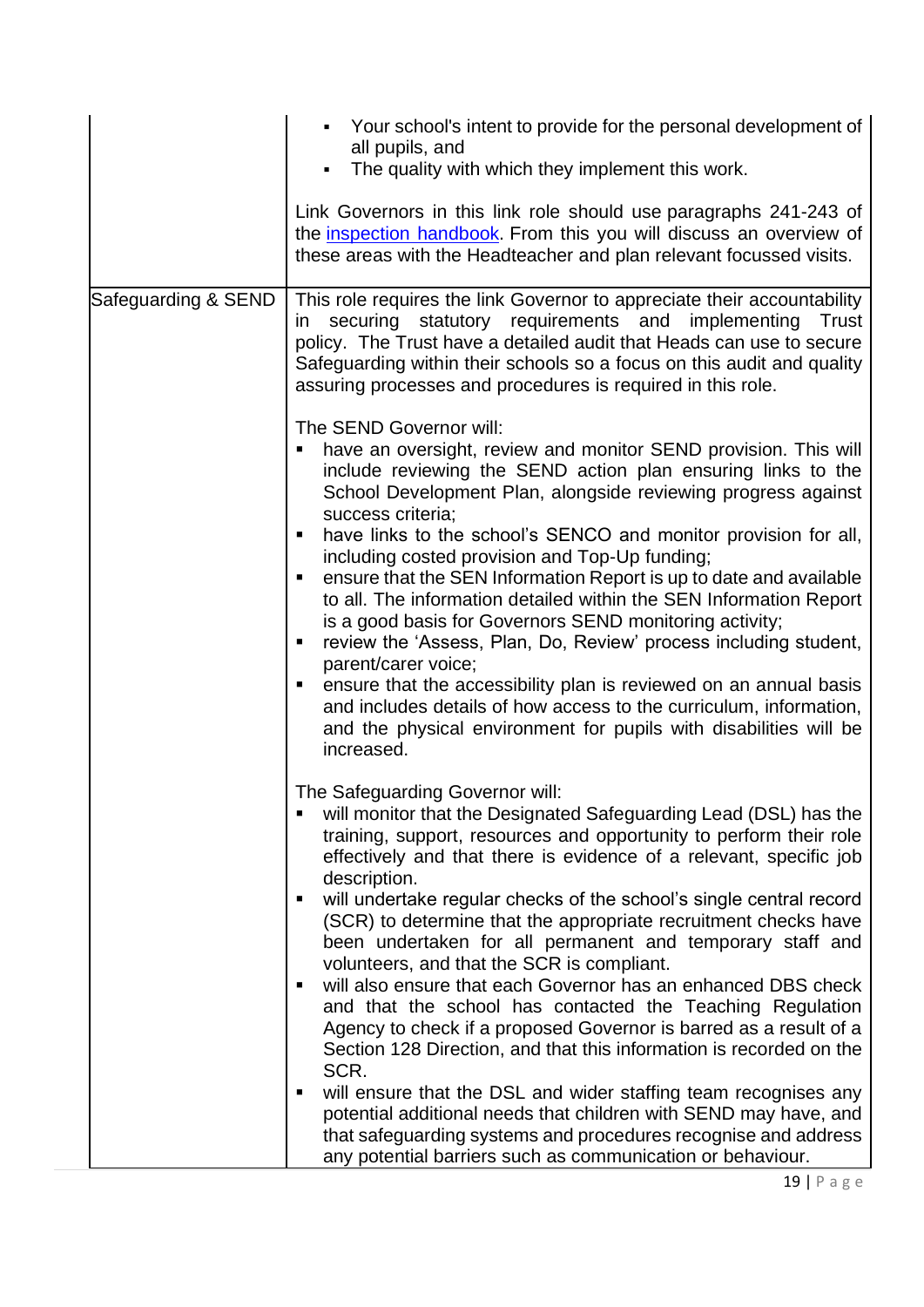|                            | will maintain strong links with both the school SENCO and Looked<br>٠<br>After Children (LAC) designated teacher, as well as undertake<br>monitoring visits to review the implementation of their individual<br>action plans.                                                                                                                                                                                                                                                                                                                                                                                                                      |
|----------------------------|----------------------------------------------------------------------------------------------------------------------------------------------------------------------------------------------------------------------------------------------------------------------------------------------------------------------------------------------------------------------------------------------------------------------------------------------------------------------------------------------------------------------------------------------------------------------------------------------------------------------------------------------------|
| Leadership &<br>Management | This is reflected upon in paragraph 262 of the <b>School Inspection</b><br>Handbook.                                                                                                                                                                                                                                                                                                                                                                                                                                                                                                                                                               |
|                            | This role focuses on meeting with leaders to discuss how well they<br>know the school and the quality of education it provides for pupils,<br>how well they support staff, challenge practice to secure high<br>expectations and meet the needs of their pupils.                                                                                                                                                                                                                                                                                                                                                                                   |
|                            | This Link Governor has a role in quality assuring that:                                                                                                                                                                                                                                                                                                                                                                                                                                                                                                                                                                                            |
|                            | Leaders make sure teachers receive focused and highly<br>effective professional development, and that teachers' subject,<br>pedagogical and pedagogical content knowledge is developed<br>over time. This consistently translates into improvements in the<br>teaching of the curriculum<br>Leaders ensure that highly effective and meaningful<br>engagement takes place with staff at all levels, and that issues<br>are identified and dealt with appropriately and quickly<br>Staff consistently report high levels of support for wellbeing<br>issues                                                                                         |
| <b>EYFS or Sixth Form</b>  | These Governors have a role in ensuring schools are up to date with                                                                                                                                                                                                                                                                                                                                                                                                                                                                                                                                                                                |
|                            | their practice. They will review:                                                                                                                                                                                                                                                                                                                                                                                                                                                                                                                                                                                                                  |
|                            | Whether schools are meeting relevant assessment<br>requirements.                                                                                                                                                                                                                                                                                                                                                                                                                                                                                                                                                                                   |
|                            | How the school are supporting staff with any additional<br>workload expectations as a result.                                                                                                                                                                                                                                                                                                                                                                                                                                                                                                                                                      |
|                            | Link Governors in this area should consider:                                                                                                                                                                                                                                                                                                                                                                                                                                                                                                                                                                                                       |
|                            | The intent, implementation and impact of your curriculum, and<br>٠<br>how it's implemented.<br>The impact of your curriculum and care practices on the<br>٠<br>children, particularly children with SEND.<br>The progress all children make in their learning and<br>development (relative to their starting points), evidenced by<br>the extent to which children know and remember more.<br>The impact that the quality of education has on children,<br>п<br>particularly the most disadvantaged and those with SEND<br>Pupils' readiness for the next stage of their education.<br>Children's personal, social and emotional development.<br>٠ |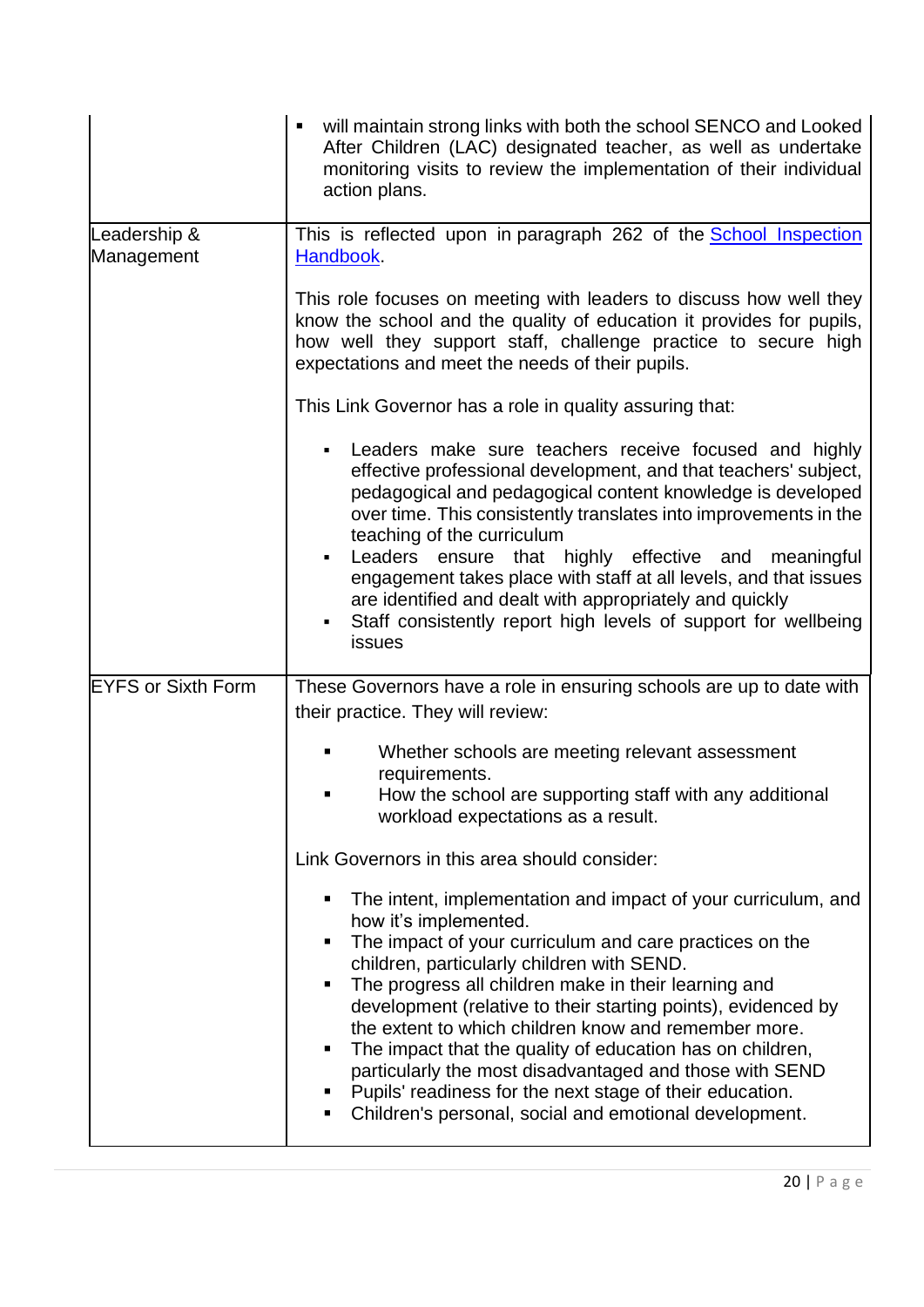## <span id="page-20-0"></span>**14 Training for Governors**

#### **14.1 Buddy / Mentor**

New Governors are offered the opportunity to be paired up with a buddy/mentor to provide them with guidance and help. Please speak to your Clerk if you would like to do this.

#### **14.2 Training Courses**

Some of the course available to Governors are listed below (**\***these courses are mandatory).

#### **\*Raising Awareness and Protecting Children (mandatory training course)**

This awareness session will enable participants to explore issues and deepen understanding in respect of: signs and symptoms of abuse, dealing with child protection disclosure and Shropshire Safeguarding Children's Board (SSCB) procedures. Alliance of Leading Learning/SSCB certificates are awarded after the training, which lasts for three years.

#### **\*Safer Recruitment (mandatory training course)**

This training teaches Governors how to recruit safely and covers government guidance relevant to safer recruitment, including Working together to safeguard children. Alliance of Leading Learning/SSCB certificates are awarded after the training, which lasts for three years.

#### **Prevent Anti-Radicalistation (mandatory training course)**

This half hour training session is completed online and teaches Governors awareness and understanding of the risk of radicalisation to prevent people from being drawn into terrorism and radicalised groups.

#### **\*New Governor Induction Training**

This training is designed for recently appointed Governors as an introduction to the roles and responsibilities of school Governors.

Further training courses are available through our Alliance of Leading Learning (A.L.L) so please discuss any training needs with the Clerk to the Trust's Boards.

## <span id="page-20-1"></span>**15 The Local Governing Body and Ofsted**

The Governors should be aware how Ofsted will judge their effectiveness. This applies to both Trustees and Governors, and you should refer to the Terms of Reference for your role as Governor. This will help you to understand that your involvement is strategic, and not in any way to be engaged in the day-to-day management of the school and its functions. The Ofsted judgements are based upon how well the Governors:

- ensure clarity of vision, ethos and strategic direction;
- contribute to the school's self-review and evaluation, and understand its strengths and weaknesses;
- analyse monitoring data, particularly pupil progress;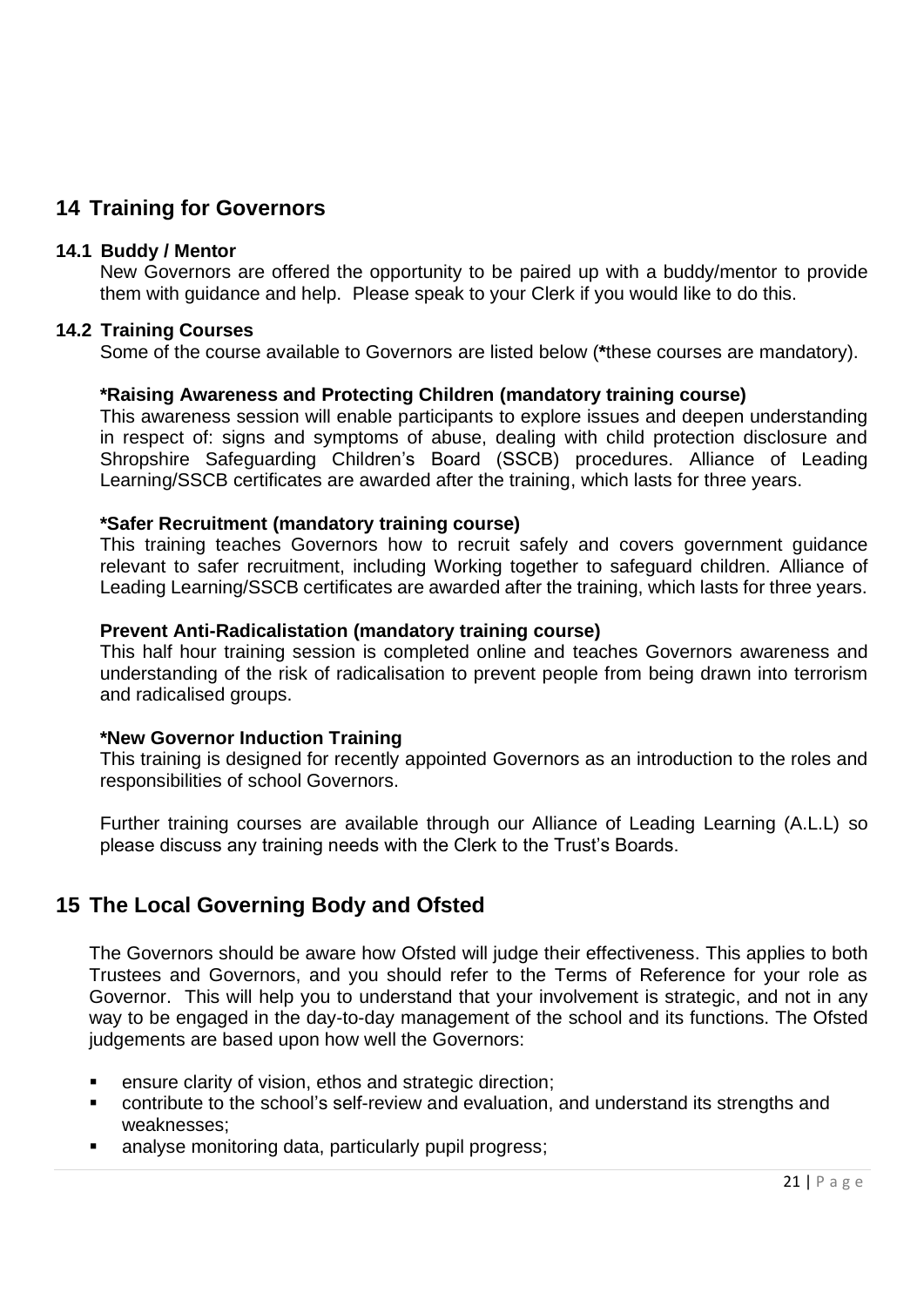- support and strengthen school leadership;
- provide challenge, and hold the Headteacher and other senior leaders to account for improving the quality of teaching, pupils' achievement and pupils' behaviour and safety;
- use performance management systems, including the performance management of the Headteacher, to improve teaching, leadership and management;
- ensure solvency and probity, and that the financial resources made available to the school are managed effectively;
- operate in such a way that statutory duties are met, and priorities are approved;
- **EXEC** engage with key stakeholders;
- use the pupil premium and other resources to overcome barriers to learning, including reading, writing and mathematics.

It is important that this detailed view of the school is shared and understood across the whole LGB. It is quite possible that inspectors will want to meet with more than the Chair of Governors who, in any case given the short notice of inspections, may not be available when the inspectors are in the school.

Governors should become familiar with the key data sets which show them how the school is performing. This will include the DfE Data Dashboard, and Data Reports produced by the Senior Leadership Group including the School Overview File and School Development Plan.

At every LGB meeting there should be an update on pupil achievement, including attendance and exclusions. There are key questions for Governors to ask about any data they are presented with regarding school improvement:

- What does it mean?
- Why is it like this?
- What are we doing about it?
- How successful have we been so far?

The LGB will meet at specific times of the year, and the Governors should expect to be able to gauge progress in the school from one meeting to the next. In order to do this, Governors need to ask:

- Where were we at the last report?
- Where are we now?
- What progress we have made?
- How do we know?

This is appropriate challenge in the relationship between the LGB, and the Headteacher, and Senior Leadership Group of the school. To ensure that this good practice is seen by Ofsted**, it is crucial that this is clearly minuted by the Clerk to the LGB to enable Ofsted to see the proper levels of challenge and support by the LGB.**

A separate guide has been prepared for Governors regarding preparing for Ofsted inspections. Please speak to the Clerk to obtain a copy.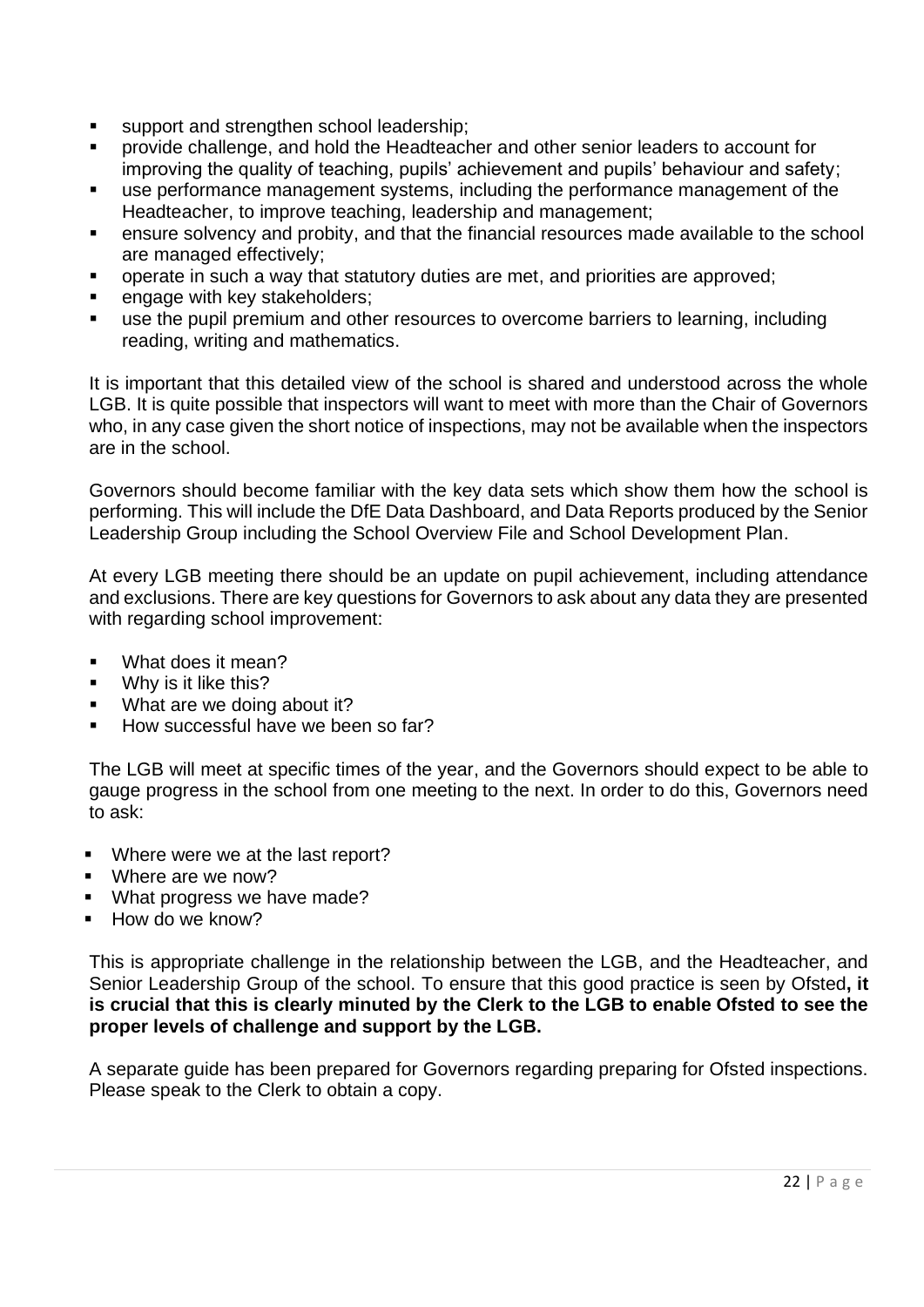## <span id="page-22-0"></span>**16 Twenty questions every governing board should ask itself**

#### **Governing board effectiveness**

**Right skills: Do we have the right skills on the governing board?**

1. Have we completed a skills audit which informs the governor specification we use as the basis of governor appointment and interview?

#### **Effectiveness: Are we as effective as we could be?**

2. How well do we understand our roles and responsibilities, including what it means to be strategic?

3. Do we have a professional clerk who provides legal advice and oversees the governing board's induction and development needs?

4. Is the size, composition and committee structure of our governing board conducive to effective working?

5. How do we make use of good practice from across the country?

#### **Role of the chair: Does our chair show strong and effective leadership?**

6. Do we carry out a regular 360° review of the chair's performance and elect the chair each year?

7. Do we engage in good succession planning so that no governor serves for longer than two terms of office and the chair is replaced at least every six years?

8. Does the chair carry out an annual review of each governor's contribution to the board's performance?

#### **Vision, ethos and strategy**

#### **Strategy: Does the school have a clear vision and strategic priorities?**

9. Does our vision look forward three to five years, and does it include what the children who have left the school will have achieved?

10. Have we agreed a strategy with priorities for achieving our vision with key performance indicators against which we can regularly monitor and review the strategy?

11. How effectively does our strategic planning cycle drive the governing board's activities and agenda setting?

#### **Engagement: Are we properly engaged with our school community, the wider school sector and the outside world?**

12. How well do we listen to, understand and respond to our pupils, parents and staff? 13. How do we make regular reports on the work of the governing board to our parents and local community?

14. What benefit does the school draw from collaboration with other schools and other sectors, locally and nationally?

#### **Effective accountability**

#### **Accountability of the executive: Do we hold the school leaders to account?**

15. How well do we understand the school's performance data (including in-year progress tracking data) so we can properly hold school leaders to account?

16. Do governors regularly visit the school to get to know it and monitor the implementation of the school strategy?

17. How well does our policy review schedule work and how do we ensure compliance?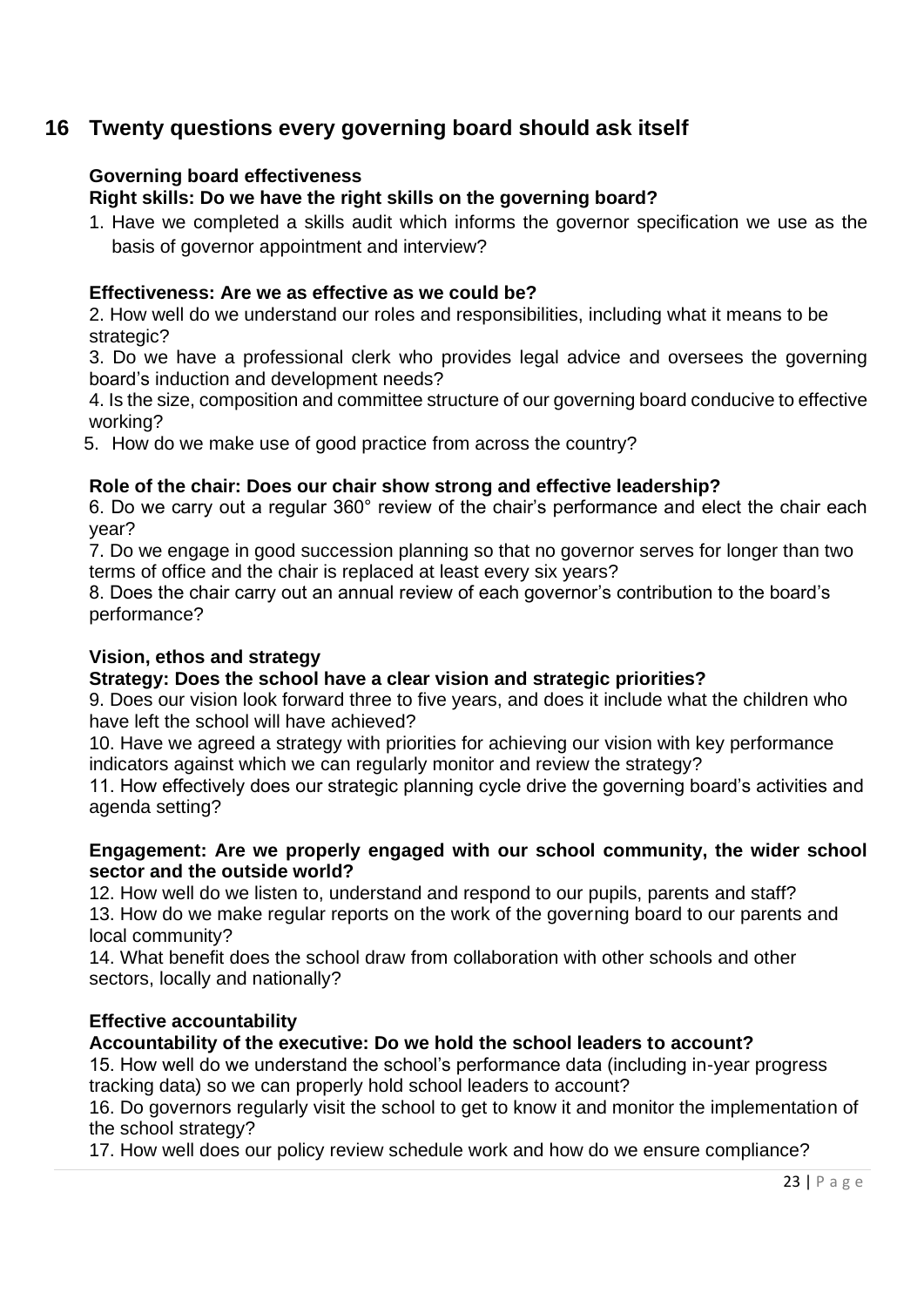- 18. Do we know how effective performance management of all staff is within the school?
- 19. Are our financial management systems robust so we can ensure best value for money?

#### **Impact: Are we having an impact on outcomes for pupils?**

20. How much has the school improved over the last three years, and what has the governing board's contribution been to this? Source: [NGA article](https://www.nga.org.uk/getmedia/028dfea6-8313-4339-96ed-fa61e0769fe4/Twenty-questions-second-edition-2015.pdf)

## <span id="page-23-0"></span>**17 Governor Procedures and Protocols**

#### **17.1 Trustee and Governor Code of Conduct**

This code sets out the expectations on, and commitment required, from Trustees and Governors, in order for the Board of Trustees and LGBs to properly carry out its work within the school/s and the community.

The Trustee and Governor Code of Conduct can be found under the Governors section on the school website and must be read and signed by both Trustees and Governors every year.

#### **17.2 Governor Visits and Protocol**

#### **17.2.1 Visiting the School**

Governors have a duty to get to know the school and are encouraged to involve themselves in school activities. Visiting the school during school hours is an important part of a Governor's role, enabling them to develop an understanding of the school beyond what is gained by attending LGB meetings.

Governors should arrange their visits in advance with the Headteacher and Clerk. **A record must be kept of school visits and there is a proforma that Governors must complete when they have visited a school or attended a meeting.**

The LGB should plan visits to cover a wide range of schoolwork, and each visit should have a clear purpose.

School visits by Governors can also help them to fulfill their role of 'critical friend' to the Headteacher. Observing the school day in action can be a way of gathering information to ask questions about, or to use towards future policies.

However, visits do not replace professional inspection, or the monitoring and evaluation carried out by the Headteacher.

#### **17.2.2 Visit Focus**

Although not an exhaustive list, visits focus on:

- particular subjects, key stages or classes;
- the use made of the buildings or the site;
- the condition and maintenance of the premises;
- **•** special educational needs;
- **·** literacy and numeracy;
- the use of ICT equipment;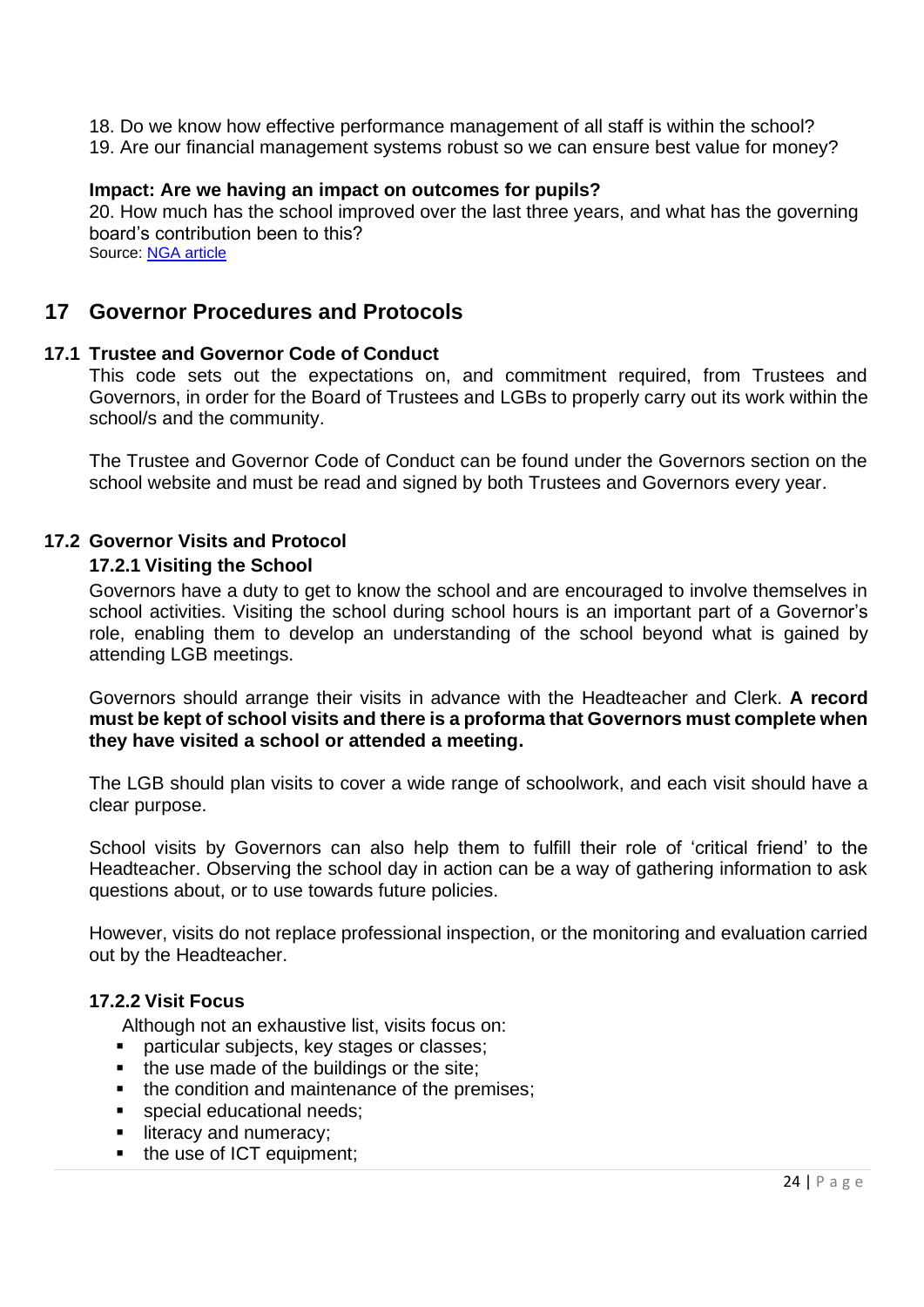- the impact on the school of any changes eg reduced classes in a key stage;
- relative numbers of questions and responses to the teacher from boys to girls.

#### **17.2.3 Informal Visits**

Visits can also take place in an informal capacity. Everyone will be made clear about the capacity in which they are visiting, not to confuse the role.

- The Chair making a regular visit to see the Headteacher.
- To lend a helping hand with a school event.
- To obtain information from the office relating to a LGB/Committee meeting.
- To help in a class.
- To speak to a teacher in relation to your own child.
- To attend a school function or educational visit.

#### **17.2.4 Purpose of Visits**

Potential benefits:

#### **For Governors**

- To recognise and celebrate success.
- To develop relationships with the staff.
- To get to know the children.
- To recognise different teaching styles.
- To understand the environment in which teachers teach.
- To monitor policies in action.
- To inform decision making.
- To find out what resources are needed and prioritise them.

#### **For teachers**

- To ensure Governors understand the reality of the classroom.
- To get to know Governors.
- To understand better the Governors' roles and responsibilities.
- To have an opportunity to reflect on practice through discussion.
- To highlight the need for particular resources.

#### **17.2.5 What a Visit is Not About**

- A form of inspection to make judgements about professional expertise of the teacher.
- Checking on progress of own children.
- Pursuing personal agenda.
- Monopolising school/teacher time.

#### **17.2.6 Protocols for Visits**

#### **Before a visit a Governor will:**

- contact the Headteacher and agree a date, time and focus for the visit;
- ensure that they are familiar with health and safety procedures, including what to do in the event of a fire;
- clarify the etiquette, courtesies and expectations for the visit;
- **plan which classes will be visited;**
- draw up a timetable for the visit with the Assistant Headteacher/Subject Leader;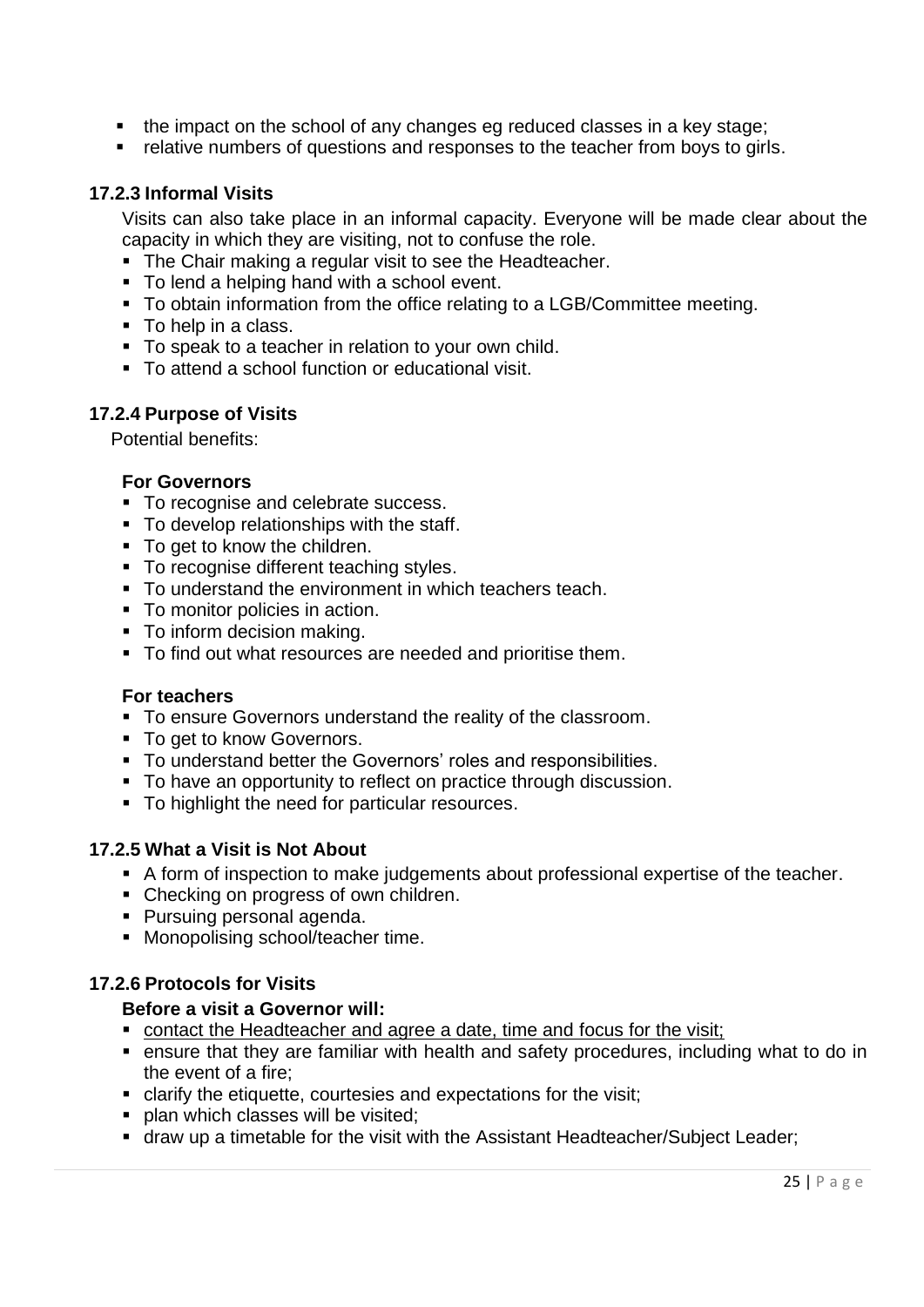- work with the Assistant Headteacher/Subject Leader to ensure that all staff are aware of the visit and the expectations on them;
- discuss with the coordinator if any supporting information is available, eg Ofsted Report, improvement plan, performance data;
- be clear beforehand exactly what you are looking for: try to prepare questions and submit to staff in advance.
- Governors attached to a department or class should arrange an appointment to discuss how to proceed with the link arrangement.
- Governors should always make an appointment with the Clerk when they want to come into school, not just drop in.
- **.** Inform the Clerk of the visit who must keep a record of all visits.

#### **During the visit a Governor will:**

- arrive on time, sign in at Reception and display their ID badge at all times.
- clarify the timetable with the Assistant Headteacher/Subject Leader and keep to the timetable.
- at all times observe protocol and be sensitive to the surroundings.
- remember they are there to observe and inform themselves. They will intrude as little as possible on the teachers' time.
- only go into classes when invited to do so by the teacher.
- interact but not interrupt. They may talk to pupils in class only when invited to do so by the teacher.
- raise concerns with the teacher if you see something that worries you.
- only attend departmental or staff meetings when invited to do so.
- not go into the staff room unless they are invited.
- ensure that visits are no longer than 1 hour in length.
- be calm and enjoy the visit.

Please note that members of staff are always free to say that it is not convenient for a Governor to come in at any particular time. Please also remember that you are making the visit on behalf of the LGB and that it is not appropriate to make judgements or promises on behalf of the LGB;

#### **Things observed during a visit:**

- Relationship between staff and pupils.
- Relationships between pupils.
- Variety of teaching styles.
- Availability and role of support staff.
- Behaviour and attitude of pupils.
- Enjoyment and enthusiasm of both staff and pupils.
- How the pupils are grouped.
- How different abilities are catered for.
- Children's work.
- Displays.
- **Ethos.**
- Equality of opportunity apparent.
- Use of space and working conditions.
- Quality and quantity of equipment and resources.
- **E** Dissemination, monitoring, evaluation and review (see Appendix A).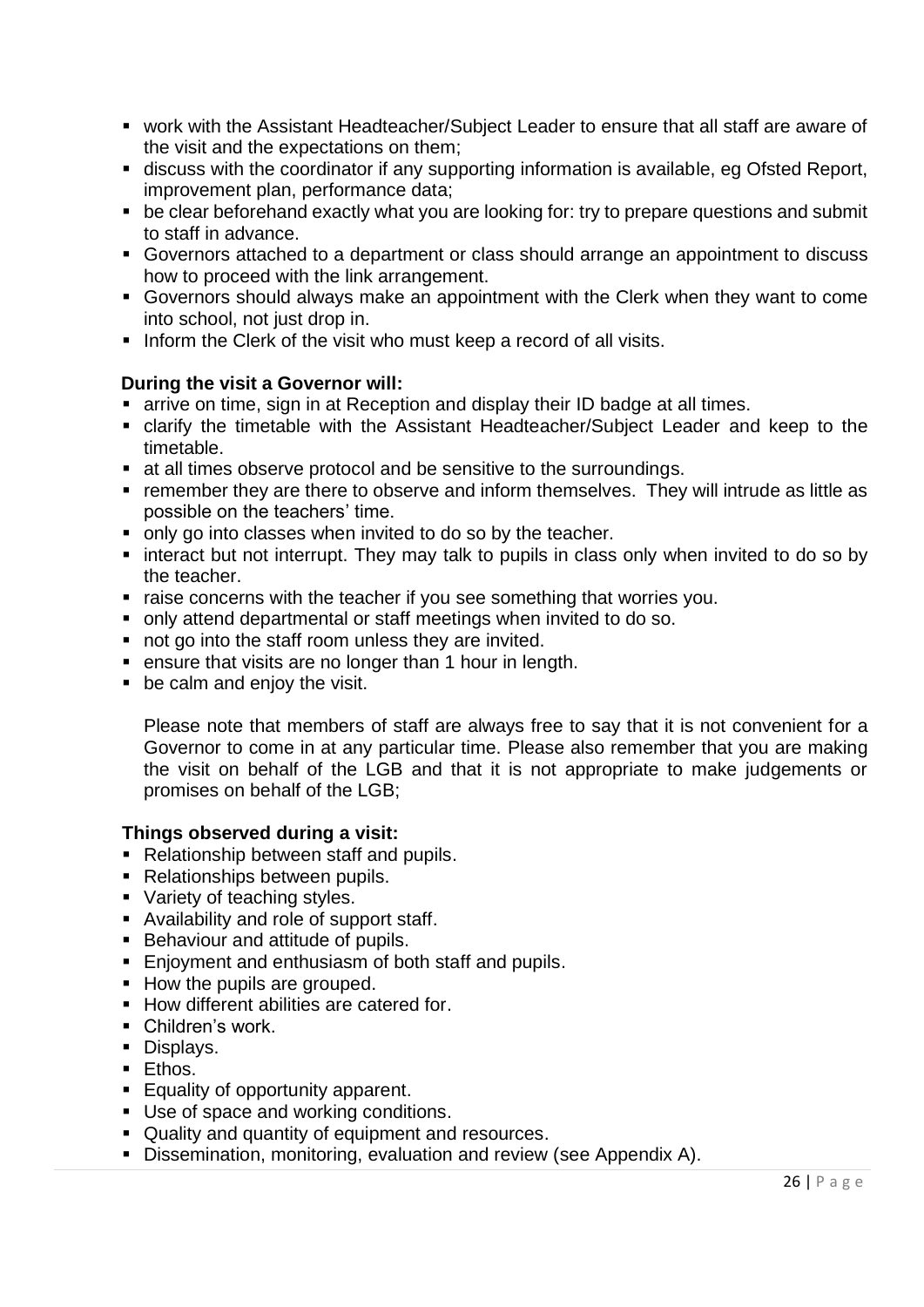#### **After the visit a Governor will:**

- **EX discuss what they have observed with the teacher and use the opportunity to clarify any** issue they are unclear about;
- thank the teacher for supporting them in their role as a Governor;
- refer to the purpose of the visit and consider together whether it has been achieved;
- meet with the Headteacher to give a verbal report, and to raise any issues that arose;
- complete the Governor Visit Proforma (Appendix B), reporting on the focus the completed form is given to the Headteacher and Clerk and then, after any possible alterations, the form will be circulated to the LGB and relevant staff;
- report back to the LGB as appropriate (a written report for the LGB must be available for the next full meeting): Governors must report without giving opinions and where possible, individuals should not be able to be identified.

#### **Annual Programme of Visits**

A programme of visits should be planned and spread evenly across the school year in consultation with the Headteacher and the member of staff responsible for the area being monitored/visited.

#### **Monitoring and Review of the School Visit Policy**

This policy is monitored and reviewed annually to ensure that visits are achieving the potential benefits identified, to investigate any unexpected benefits, and to evaluate how the school can make practice even better.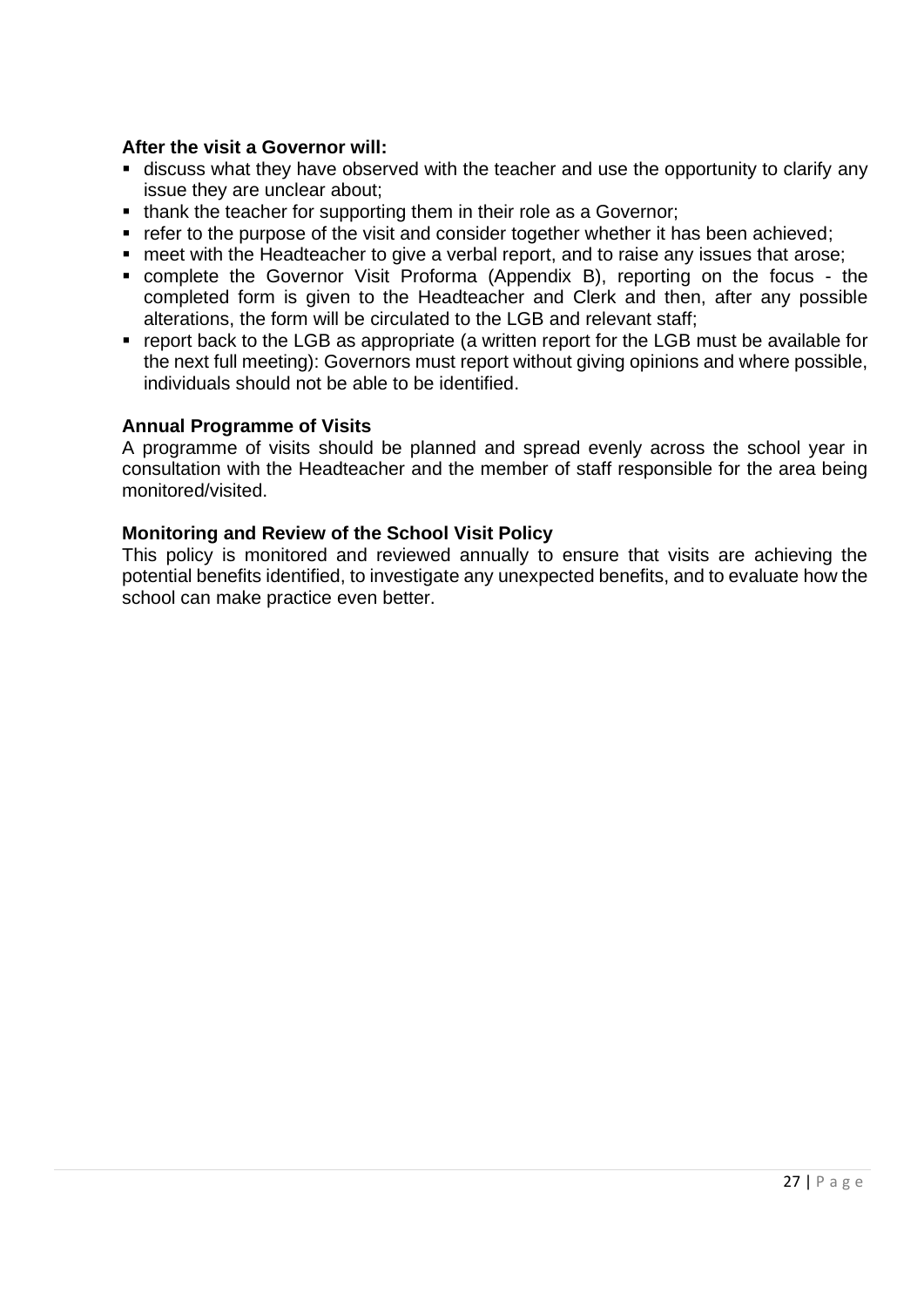## <span id="page-27-0"></span>**18 Appendix A - Dissemination, monitoring, evaluation and review**

Governor monitoring can take several forms:

- Pupil interviews.
- Meeting with subject/leader.
- Snapshot of a lesson.
- Walk around the school.

#### **AIMS:**

- To know and understand the level of enjoyment pupils have for the subject.
- To understand what pupils like best/least in the subject.
- To know the standards achieved in the subject.
- To know what steps are being taken to improve the subject area.
- To report main findings back to the full LGB.

*We invite Governors who are visiting subject leaders to participate in a Learning Walk. This should take up to 30 minutes. During the Learning Walk you can expect the subject leader to speak with you about areas listed below. Please raise questions if you need clarification or more information. Ideally the Learning Walk should take place while the children are in class.*

#### **PUPIL INTERVIEWS: (suggested questions to ask a small group of children when walking around the classrooms)**

**These questions will help you gain an understanding of pupil attitudes toward the subject:**

- Tell me about what you are learning today.
- Do you like (select curriculum area being monitored).
- Tell me what you most like doing in (select curriculum area being monitored).
- Is there anything you do not like in (select curriculum area being monitored).

#### **Key questions for subject/learning link Governor discussion with subject leader: (Foundation subjects)**

- What is your vision for the subject?
- Do you have a set of minimum expectations?
- What were the Ofsted findings about the subject? (this question is mainly for literacy, maths, science and ICT. Other subjects may have been the focus of a curriculum inspection)
- What are the strengths of the subject? How do you know?
- How do you keep a track of standards and progress in the subject?
- What improvements have you made/planned for this year in the subject?
- What resources does the school have for the subject and how are these organised?
- Are there any additional resource needs?
- How do you help develop other teachers' skills in teaching the subject?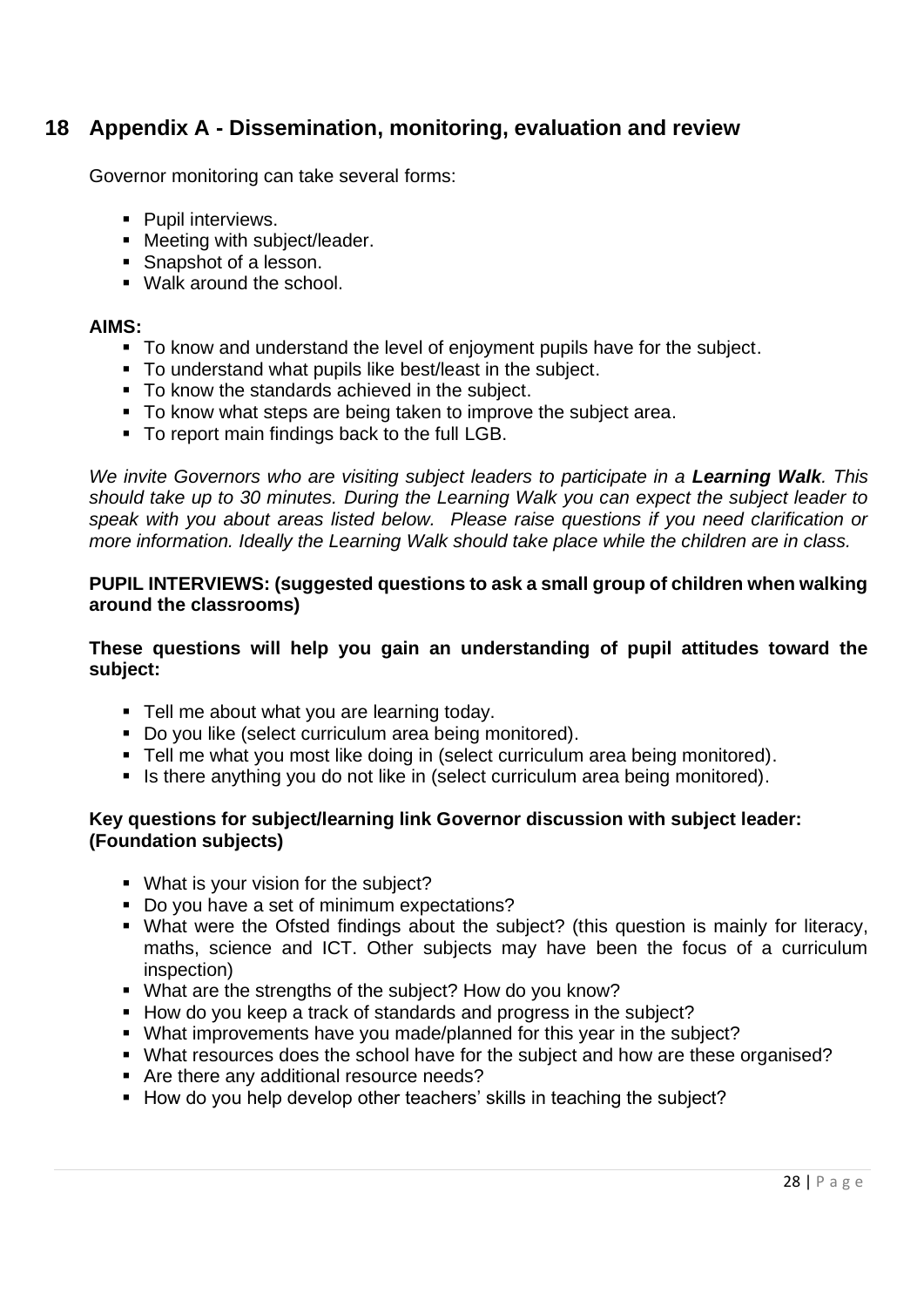# <span id="page-28-0"></span>**19 Appendix B - Record form for a Governor's School visit**

#### **Marches Academy Trust Governor Visit Proforma**

| Date:                                                       | <b>Name of Governor:</b>                                                           |  |
|-------------------------------------------------------------|------------------------------------------------------------------------------------|--|
| <b>Governor's Area of Responsibility:</b>                   | Member(s) of Staff seen during visit:                                              |  |
| Reason for Visit (e.g. routine monitoring, specific focus): |                                                                                    |  |
| review of SDP):                                             | Preparation/background to visit (e.g. reading policy, discussion with Headteacher, |  |
| Information gathered during visit:                          |                                                                                    |  |
| Things I liked / what worked well:                          |                                                                                    |  |
| Things I need clarified or would like to know more about:   |                                                                                    |  |
| Impact of visit / comments related to the SDP:              |                                                                                    |  |
| Date for next visit:                                        |                                                                                    |  |
| Any other information / further comments:                   |                                                                                    |  |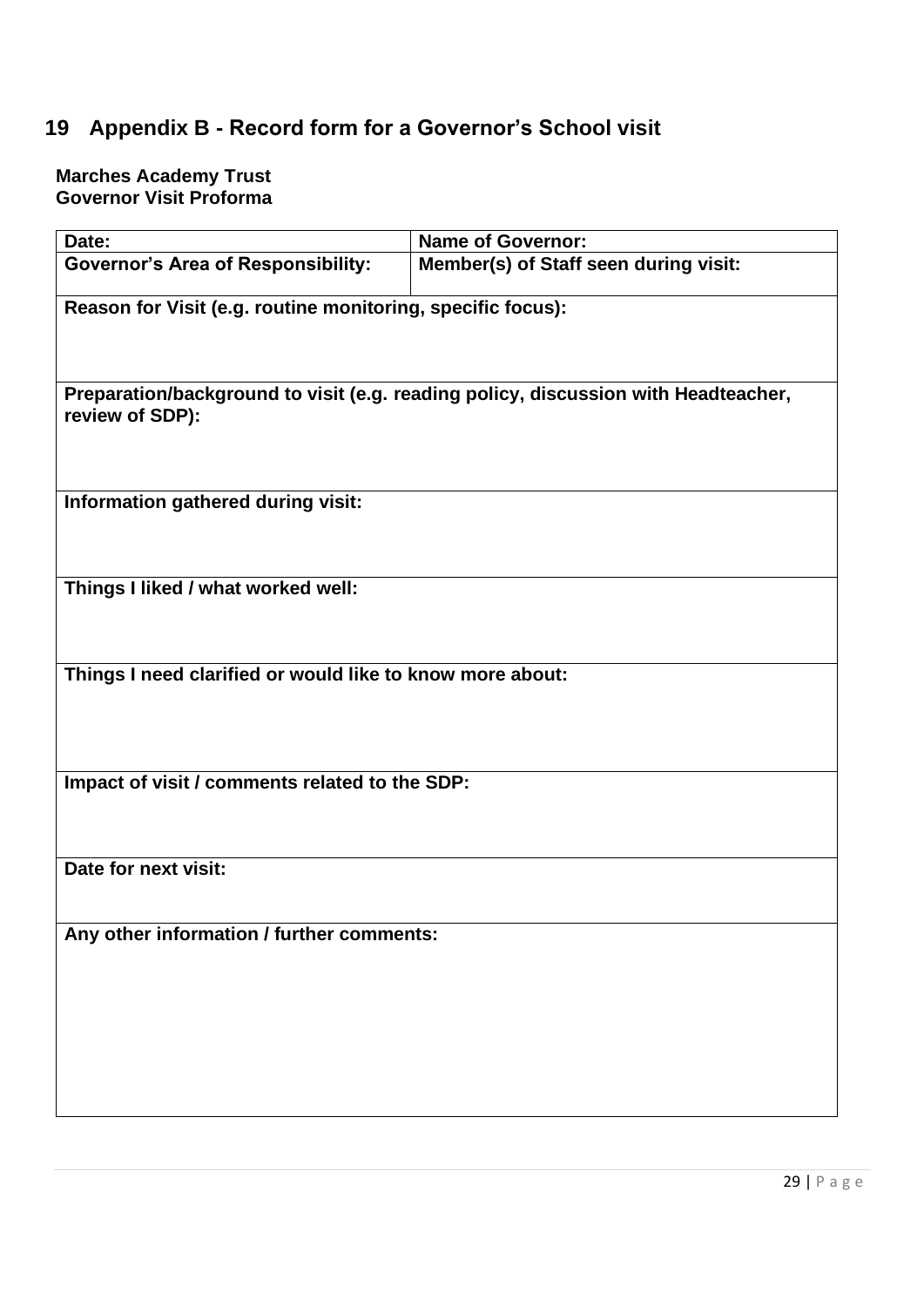## <span id="page-29-0"></span>**20 Appendix C - Useful Links, Guidance and Resources**

#### **The Trust's Websites**

Marches Academy Trust Website – [www.marchesacademytrust.co.uk](http://www.marchesacademytrust.co.uk/) The Trust's individual school websites

#### **Ofsted Resources**

Find an Ofsted Inspection Report – https://reports.ofsted.gov.uk All published inspection reports are available via this link.

Ofsted Parent View – <https://parentview.ofsted.gov.uk/> Resources for parents to give feedback on schools and you can also view results.

#### **Department for Education**

https://www.compare-school-performance.service.gov.uk/ Find schools in England and view school performance, characteristics, and spend per pupil data and for academies, their latest set of financial accounts. You can find schools using a map, search or follow the quick links

DfE Governance - [https://www.gov.uk/topic/schools-colleges-childrens-services/running](https://www.gov.uk/topic/schools-colleges-childrens-services/running-school-college)[school-college](https://www.gov.uk/topic/schools-colleges-childrens-services/running-school-college)

**Shropshire Learning Gateway (Resource from Shropshire Council)**  <https://www.shropshirelg.net/>

**Username:** marches.staff **Password:** SANDlavender46

#### **Other interesting websites**

National Governors Association – [www.nga.org.uk](http://www.nga.org.uk/) NSPCC - <https://www.nspcc.org.uk/>

#### **Child Exploitation and Online Protection Command (CEOP)**

Highlights some of the risks associated with online environments. [www.ceop.police.uk](http://www.ceop.police.uk/)

## <span id="page-29-1"></span>**21 Appendix D - Directory of Trustees and Governors**

A directory of all Trustees and Governors with contact details and bios is available through the Clerk to the Trust's Boards. All email addresses can be found on Microsoft Outlook's Global Contact List in your @mmat.co.uk account, except where indicated.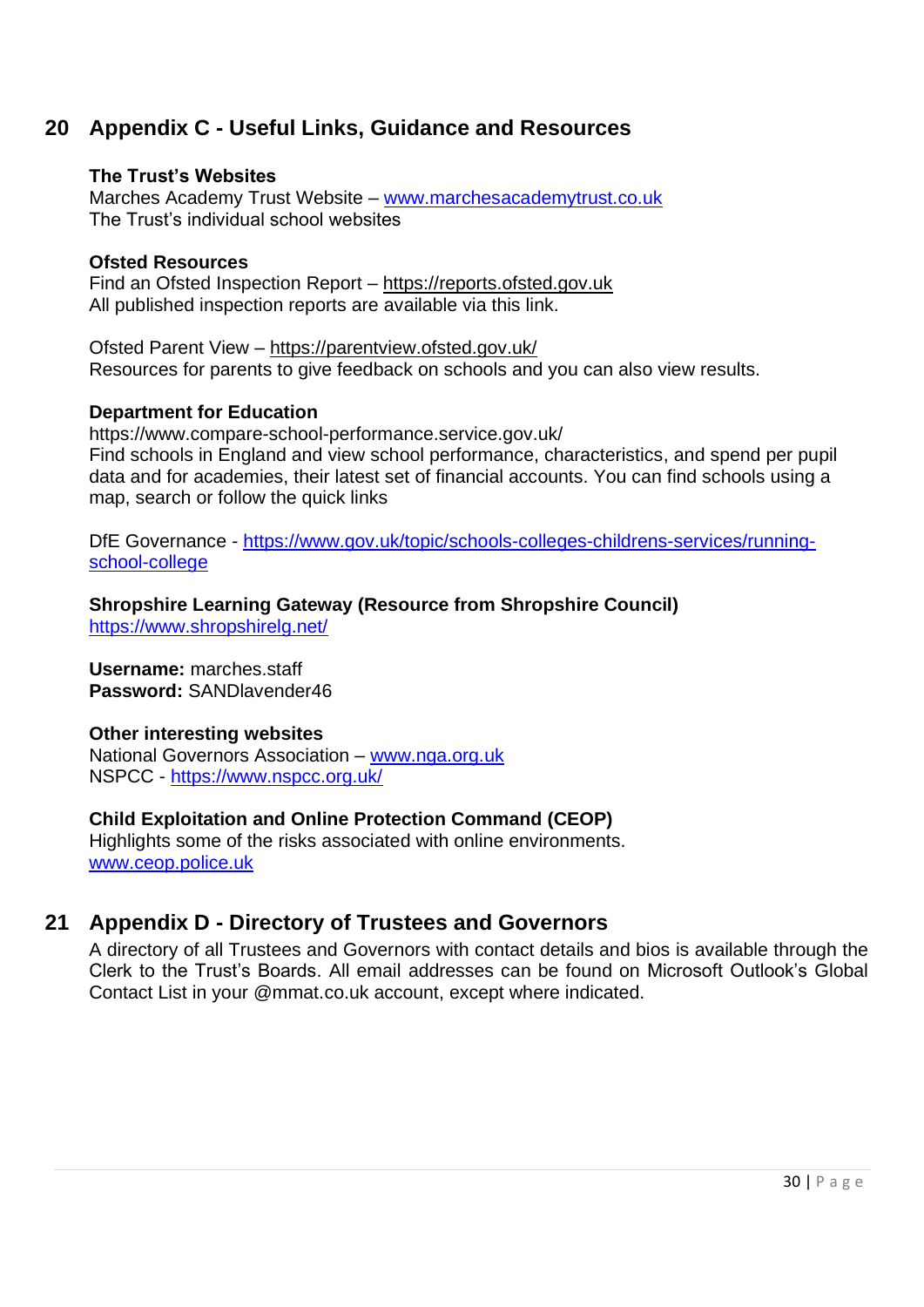## <span id="page-30-0"></span>**22 Appendix E - Glossary of Terms used in meetings and within reports**

**Academies** – Publicly funded independent secondary schools with sponsors from the private or voluntary sectors or from churches or other faith Sponsors

**ACL** – Adult and Community Learning

**AD(H)D** – Attention Deficit (Hyperactivity) Disorder

**Admissions** – In community schools part of a Local Authority policy but in foundation and voluntary aided schools the LGB is responsible for setting a policy

**Admissions Register** – Register of the details of pupils in alphabetical order.

**AfL**– Assessment for Learning

**A.L.L** – Alliance of Leading Learning, Marches Academy Trust's own training facility

**APA** – Annual Performance Assessment

**Appraisal** – The process of assessing how well a member of staff is carrying out his or her job **APS** – Average Points Score

**AS** – Asperger's Syndrome

**ASD** – Autistic Spectrum Disorder

**Associate member** – A person who is appointed by the LGB to work with a committee but who is not a governor

**AST** - Advanced Skills Teacher

**At Risk Register** – Children identified by Social Services or Schools as in danger of emotional, physical or sexual abuse or mental cruelty from within their families

**Ballot** – A method of voting, normally secret

**Baseline assessment** – An assessment of a child's skills and ability usually made by a teacher within the first 7 days of school entry

**Basic skills** – Reading, writing and arithmetic

**Benchmarking** - Comparing school expenditure with broadly similar schools from the LA, the region and nationally

**BES** – Behavioural, emotional and social difficulties

**BEST** – Behaviour and Education Support Team

**Best Value** – A policy confirming that governing bodies will work with regards to economy,

efficiency and effectiveness

**BST** – Behaviour Support Team

**BVP** – Best value policy or plan

**CAMHS** – Child and Adolescent Mental Health Service

**Capital Expenditure** – Spending on building projects and large items of equipment

**Carry-forward** – Money left unspent at the end of the financial year that is carried forward to the school's budget for the following year

**CAF** – Common Assessment Framework

**Casting Vote** – An additional vote to be used by the Chair of Governors if an equal number of votes are cast for and against a motion

**Child Protection Register** – A central register maintained by Social Services which lists children in the area who are considered to be suffering from, or are likely to suffer, significant harm and for whom there is a protection plan

**Clerk to the Governing Body** – A person appointed by governors to carry out administrative duties for the LGB and to advise on matters of legality and procedure

**Collaboration** – Where two or more governing bodies may arrange for any of their functions to be discharged jointly, by holding joint meetings and/or having joint committees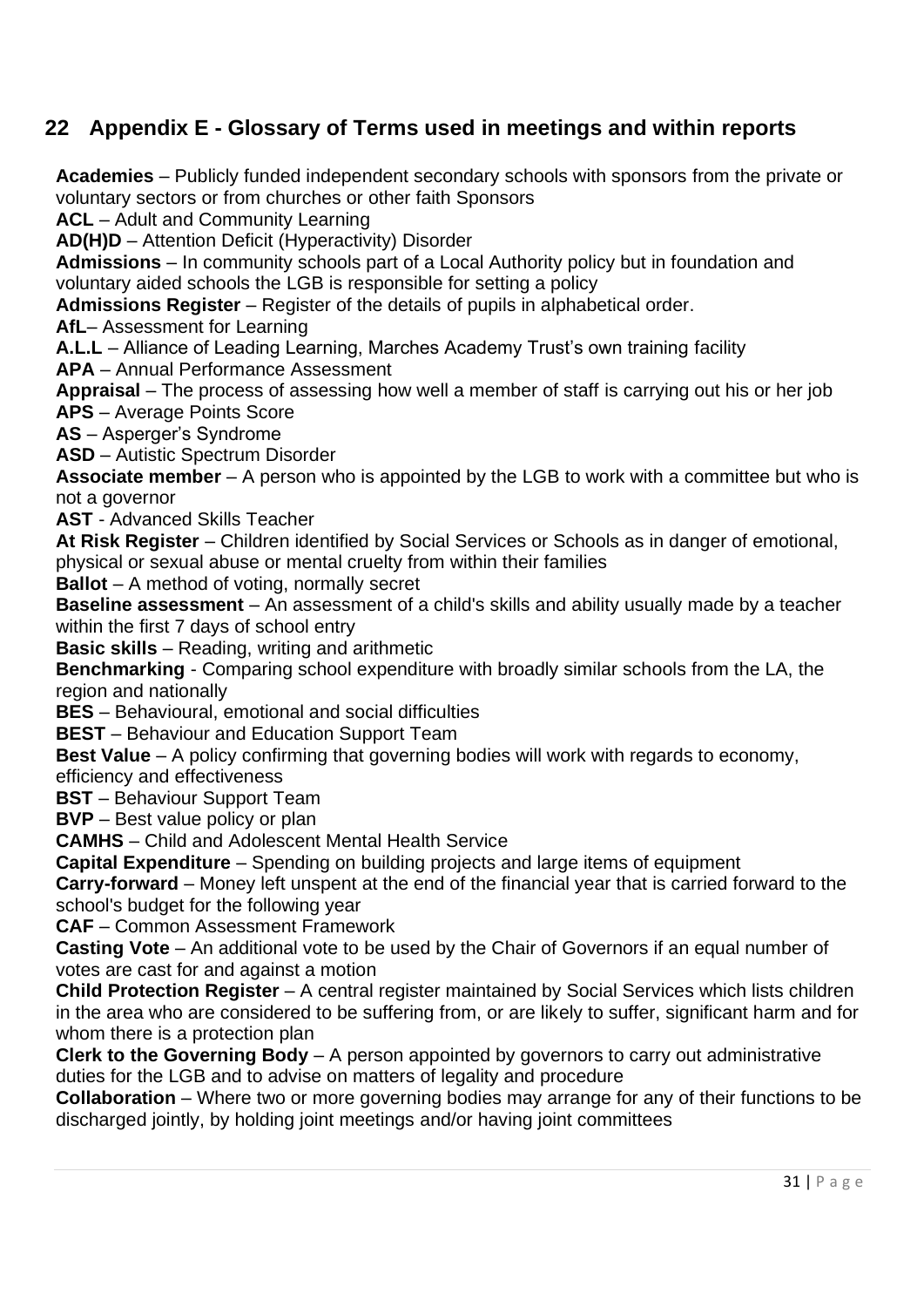**Collective Worship** – All maintained schools should provide for collective worship for their pupils. The precise nature at a foundation or voluntary school will depend on the religious character of the school

**Community Governors** – Governors appointed by the LGB to represent community interests. Community Governors can be persons who live or work in the community served by the school or persons who do not work or live close to school but are committed to the good governance and success of the school

**Competitive tendering** – Obtaining quotes or tenders from two or more suppliers before awarding contracts

**Connexions** – Government service offering an advice and support service for young people **Contingency Fund** – Money set aside for unexpected costs

**Core subjects** – English, maths and science

**COSHH** – Control of Substances Hazardous to Health

**Coursework** – Work completed over a period of time which counts towards a final mark along with an end of course examination in the case of GCSE and regular tests in the case of GNVQ

**CPD** – Continuing Professional Development - any activity that increases teachers' knowledge or understanding

**CPI** – Child Protection Issue

**CT** – Children's Trust

**Curriculum** – A broad definition including not just the list of subjects taught but all the pupils' learning experiences at school and the processes of learning as well as the knowledge that is acquired

**DCSF** – Department for Children, Schools and Families

**DFC** – Devolved Formula Capital

**Delegated budget** – Money provided to schools which governors can manage at their discretion **Delegated powers** – Authority given to a committee or the Headteacher to take action on behalf of the LGB

**Delegation** – A process where one body or person gives another body or person authority to take decisions on a particular matter

**DfE** – Department for Education

**Diocese** – The area over which a bishop has jurisdiction

**DRC** – Disability Rights Commission

**DSG** – Dedicated Schools Grant

**Dyslexia** – Used to describe the specific learning disorder of children who have difficulty in acquiring reading, spelling, writing and numeracy skills

**EAL** – English as an Additional Language

**EBD** – Emotional and Behavioural Difficulties

**EDP** – Education Development Plan which each LA is required to prepare setting out its strategies for improving standards in schools and raising pupil attainment

**EOC** – Equal Opportunities Commission

**EP** – Educational Psychologist

**Equal Opportunities policy** – A LGB's thinking and practice on issues of equality surrounding gender, race, sexuality, disability and class

**ES** – Extended School

**EWO** – Education Welfare Officer employed to help pupils and parents where there are problems, particularly regarding attendance

**Exclusion** – The temporary or permanent banning of a pupil by the Headteacher teacher on disciplinary grounds

**Ex-officio** – Someone who is a Governor by virtue of their office eg Vicar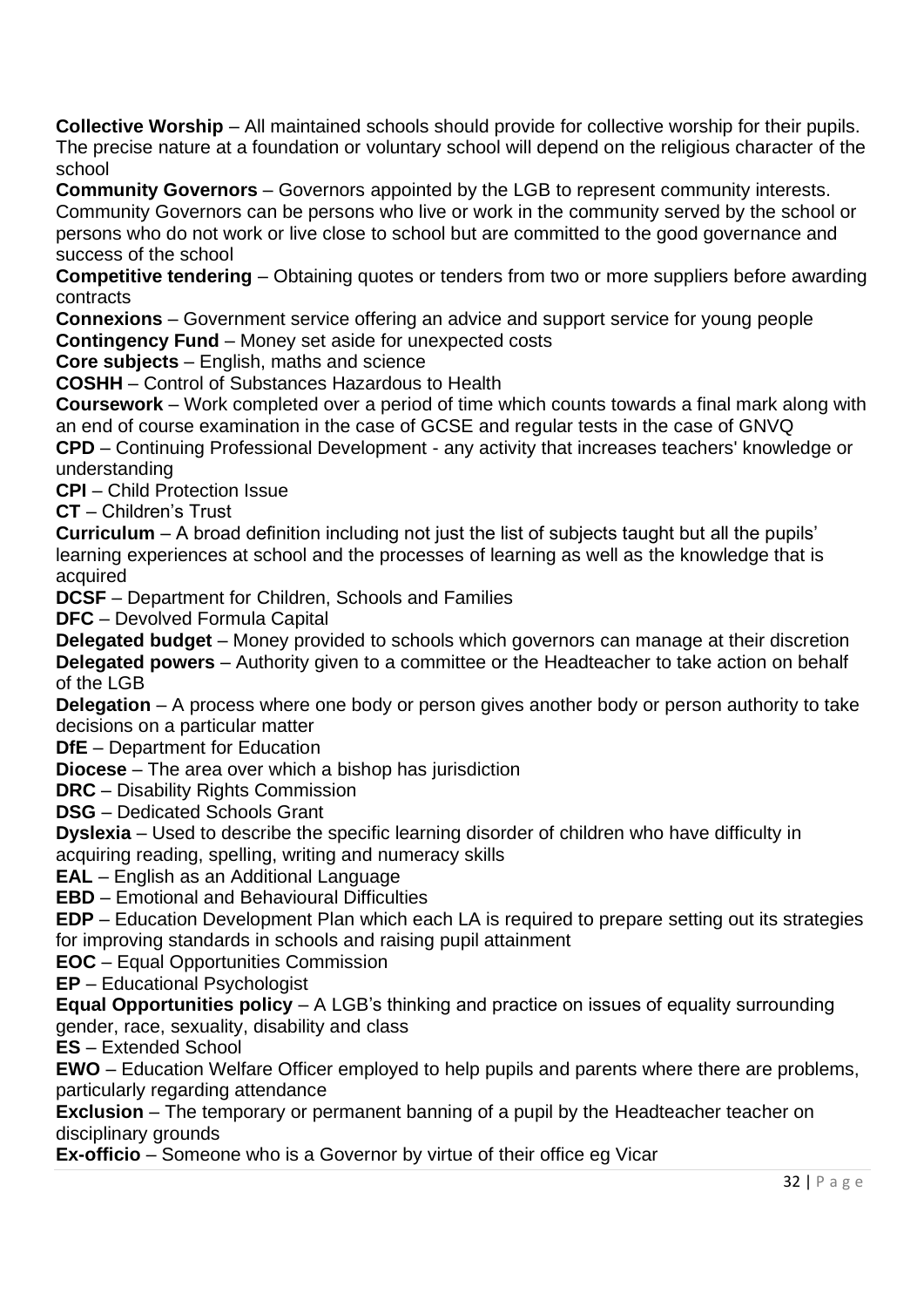**Extended Schools** – Schools which provide a range of extended services and facilities for the benefit of pupils, parents, families and the wider community

**EYFS** – Early Years Foundation Stage

**Failing School** – A school identified as requiring special measures following an unsatisfactory Ofsted inspection

**Family Centre** – Provides pre-school education and opportunities for parents to be involved **Federation** – The coming together under one LGB of not more than five maintained schools **Feeder Schools** – Some authorities give priority to children from certain primary schools **FFT** – Fischer Family Trust

**FMSiS** – Financial Management Standard in Schools

**FOI** – Freedom of Information

**Foundation Governors** – Governors appointed by the foundation body of a voluntary school for the purpose of securing that the character of the school is preserved and developed, and in particular that the school is conducted in accordance with the provision of any trust deed

**Foundation schools** – Type of school run by the Local Authority but with more freedom than community schools to manage their school and decide on their admissions. The school's land and buildings are either owned by the LGB or by a charitable foundation

**FSM** – Free School Meals

**FT** – Floor Target

**FTE** – Full Time Equivalent

**GCSE** – General Certificate of Secondary Education

**GTC** – The General Teaching Council - an independent professional body for teachers

**G&T** – Gifted and Talented

**HASAW** – Health And Safety At Work

**HLTA** – Higher Level Teaching Assistant

**HMCI** – Her Majesty's Chief Inspector of Schools

**HMI** – Her Majesty's Inspectorate

**Home-School Agreements** – a written contract between school, parents or carers and the pupil. It sets out expectations of attendance, behaviour, standards of education and homework. This is a statutory document for the LGB

**HSE** – Health and Safety Executive

**IAG** – Information Advice and Guidance

**ICT** – Information and Communication Technology

**IEP** – Individual Education Plan devised for meeting the special education needs of individual pupils with needs over and above that of other children

**IIP** – Investors in People

**Inclusion** – used to denote that pupils with special and other needs are included in a mainstream school

**Increments** – Process by which individuals move through their salary scale until they reach the top

**Instrument of Government** – A legal document setting out the composition of a LGB **Internal Control** - A system which encompasses the policies, processes, tasks, behaviours and

other aspects of an organisation which is effective and efficient

**ITT** – Initial Teacher Training

**KS** – Key Stages - The four stages of the National Curriculum for pupils aged 5-16

**KSI** – Pupils aged 3-7

**KS2** – Pupils aged 7-11

**KS3** – Pupils aged 11-14

**KS4** – Pupils aged 14-16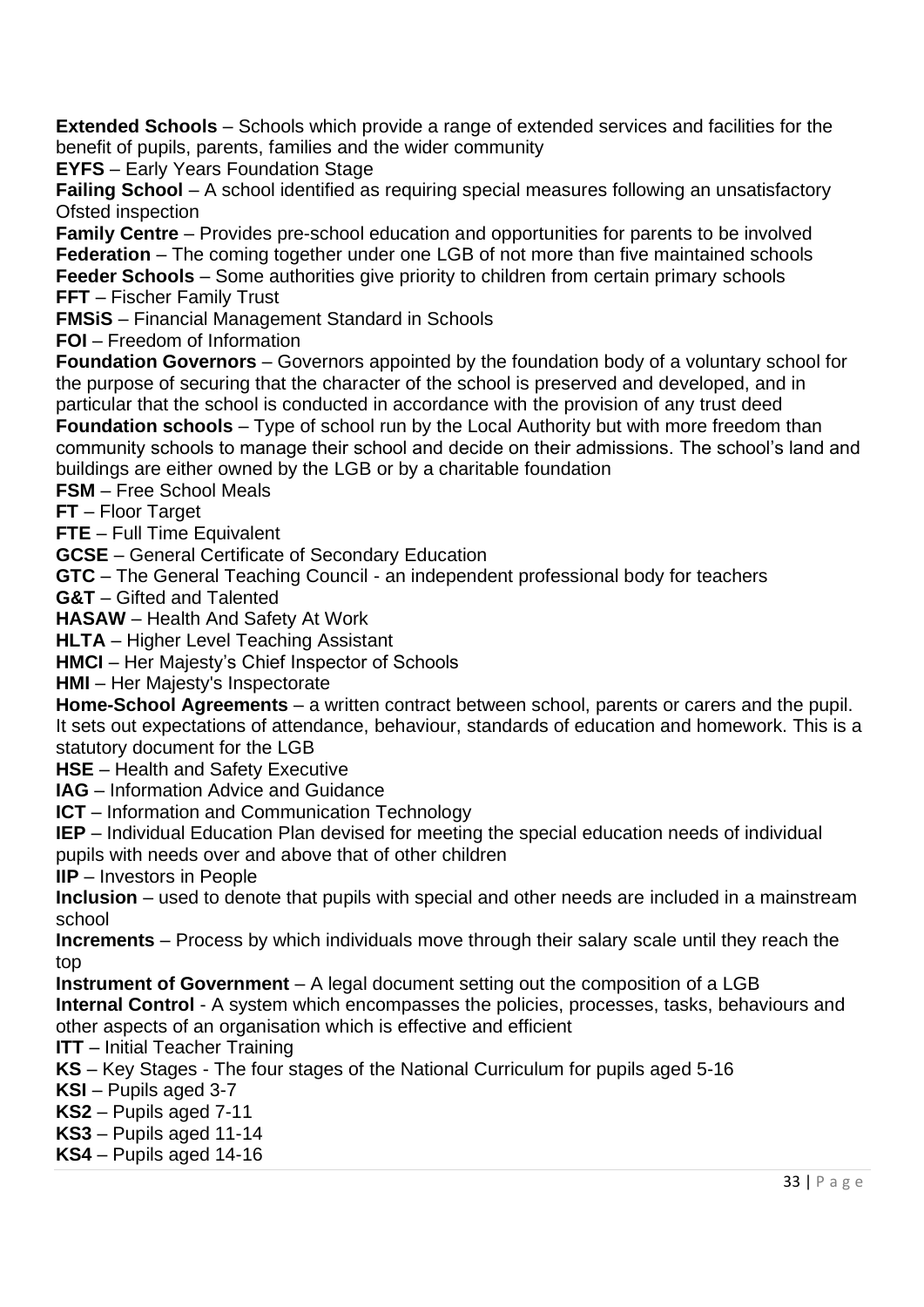**LA** – Local Authority (previously known as the LEA – the Local Education Authority)

**LAC** – Looked After Children

**LGA** – Local Government Association

**Liaison Governor** – A Governor who acts as a critical friend to the Governor Development Team to monitor the training provision and evaluate the quality of the service provided to all Governors **MFL** – Modern Foreign Languages

**Mixed Ability** – A teaching group in which children of all abilities are taught together and not streamed or set

**Multi-disciplinary** – Two or more professional trained in different specialisms working together to provide support, help and advice

**NAHT** – National Association of Headteacher teachers

**NAPE** – National Association for Primary Education, covering the ages from 3 to 13

**NASUWT** – National Association of Schoolmasters and Union of Women Teachers

**NC** – National Curriculum - Established by the 1988 Education Act to ensure that all pupils receive a broad and balanced education

**National Curriculum – Disapplication** - A term used where Curriculum requirements may not apply to a pupil

**NCSL** – National College for School Leadership

**NEET** – Not in Education, Employment or Training

**NFER** – National Foundations for Educational Research

**NFF** - National Formula Funding

**NGA** – National Governors' Association

**NGfL** – National Grid for Learning

**NHSP** – National Healthy Schools Programme

**NLE** – National Leaders of Education

**NOR** – Number On Roll

**NOV** – Notes Of Visit

**NPQH** – National Professional Qualifications for Headteachers

**NQT** – Newly Qualified Teacher -Teachers who obtain Qualified Teacher Status (QTS) must successfully complete an induction period of three school terms (or equivalent) in order to remain eligible for employment as a teacher in maintained schools and non-maintained special schools

**NRA** – National Record of Achievement

**NTI** – Notice to Improve

**NTG** – Narrowing the Gap

**NUT** – National Union of Teachers

**OCR** – Oxford, Cambridge and RSA Examinations Board.

**Ofqual** – Office of the Qualifications and Examinations Regulator. The body responsible for regulating qualifications, examinations and national curriculum tests in England

**Ofsted** – Office for Standards in Education. The body which sets standards and arranges school inspections

**PAN** – Planned Admissions Number - The number of children the LA (or LGB of an Aided School) determines can be admitted to a school

**Parent Champion** – A person appointed where a school is causing concern to ensure good communication with parents to help them influence decisions about the future of the school

**Performance Management** – A review of teachers' performance both as individuals and in teams. It sets a framework for Headteachers, teacher and their team leaders to establish and review priorities and objectives

**Peripatetic teacher** – Normally a teacher who provides specialist instruction eg music at a number of schools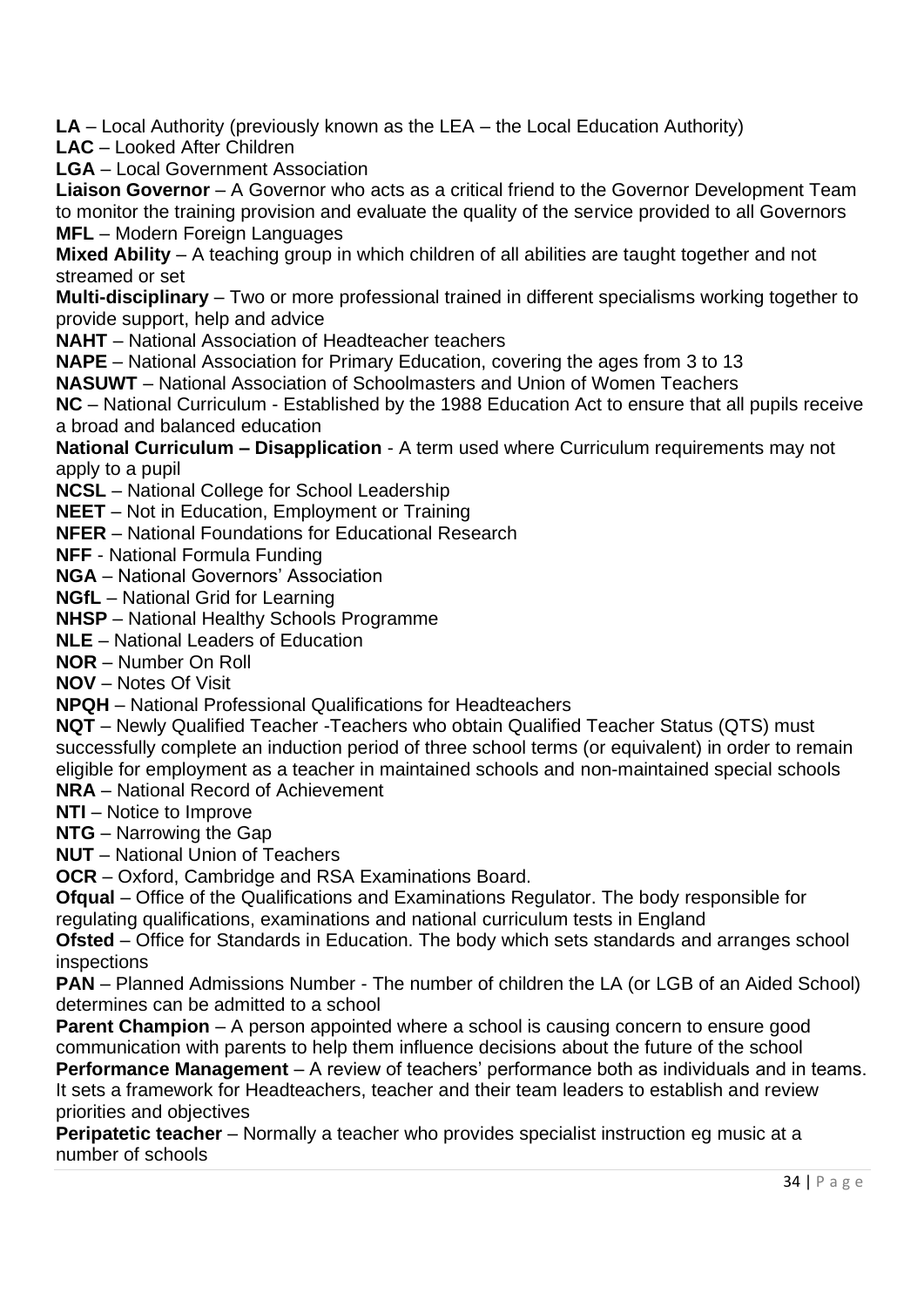**PFI** – Private Finance Initiative

**PGR** – Parent Governor Representatives

**PI** – Performance Indicators

**PIB** – Pre-Inspection Briefing

**PIPs** – Performance Indicators for Primary Schools

**PLASC** – Pupil Level Annual Schools Census

**Plenary** – The time at the end of a lesson in which the teacher finds out what children have learnt **PPA** – Planning, Preparation and Assessment – 10% non-contact time for teachers

**Professional Development Days** – Non pupil days set aside for teachers to attend for planning, in service training curriculum or staff development

**Progress File** – Formerly the National Record of Achievement. Supports pupils from Year 9 in planning their future progression

**Prospectus** – Document describing the school's ethos for prospective parents. The Education Act defines sections which must be included to allow parents to compare schools

**PRP** – Performance Related Pay

**PRS** – Pupil Referral Service

**PRU** – Pupil Referral Unit

**PSA** – Parent Support Adviser

**PSHE** – Personal, Social and Health Education

**PSA** – Parent Support Adviser – member of school staff offering specific but impartial advice to parents

**PSP** – Pastoral Support Programme/Plan for pupils at serious risk of permanent exclusion

**PTA** – Parent Teacher Association

**PTR** – Pupil/Teacher Ratio, calculated by dividing the number of pupils in a school by the number of full-time equivalent teachers

**QTS** – Qualified Teacher Status

**Quorum** – The number of Governors who must be present to validate the proceedings of a Governors' meeting

**RA** – Relative Attainment

**RAISE Online** – Reporting and Analysis for Improvement through School Evaluation – Online performance and assessment reports produced nationally

**RAP** – Raising Attainment Plan

**Record of Achievement** – A profile detailing the pupil's formal and informal achievements in secondary school. May include samples of work and pupil's own self-assessment

**Remodelling** – Remodelling is set out in a national agreement that aims to reform the workforce. It is about giving teachers more time and support in order to raise standards, increase job satisfaction and improve the status of the profession

**Resolution** – A formal resolution made at a meeting which has been voted upon and agreed.

**RI** – Registered Inspector, who is authorised by Ofsted to lead an inspection team

**ROA** - Record of Achievement

**SACRE** – Standing Advisory Council on Religious Education. Local statutory body which advises on religious education and collective worship

**School Profile** – A report by governors on the school's performance, pre-populated with data supplied by the DCSF

**SDP** – School Development Plan

**SEAL** – Social and Emotional Aspects of Learning

**SEF** – Self/School Evaluation Form

**SEND** – Special Educational Needs and Disability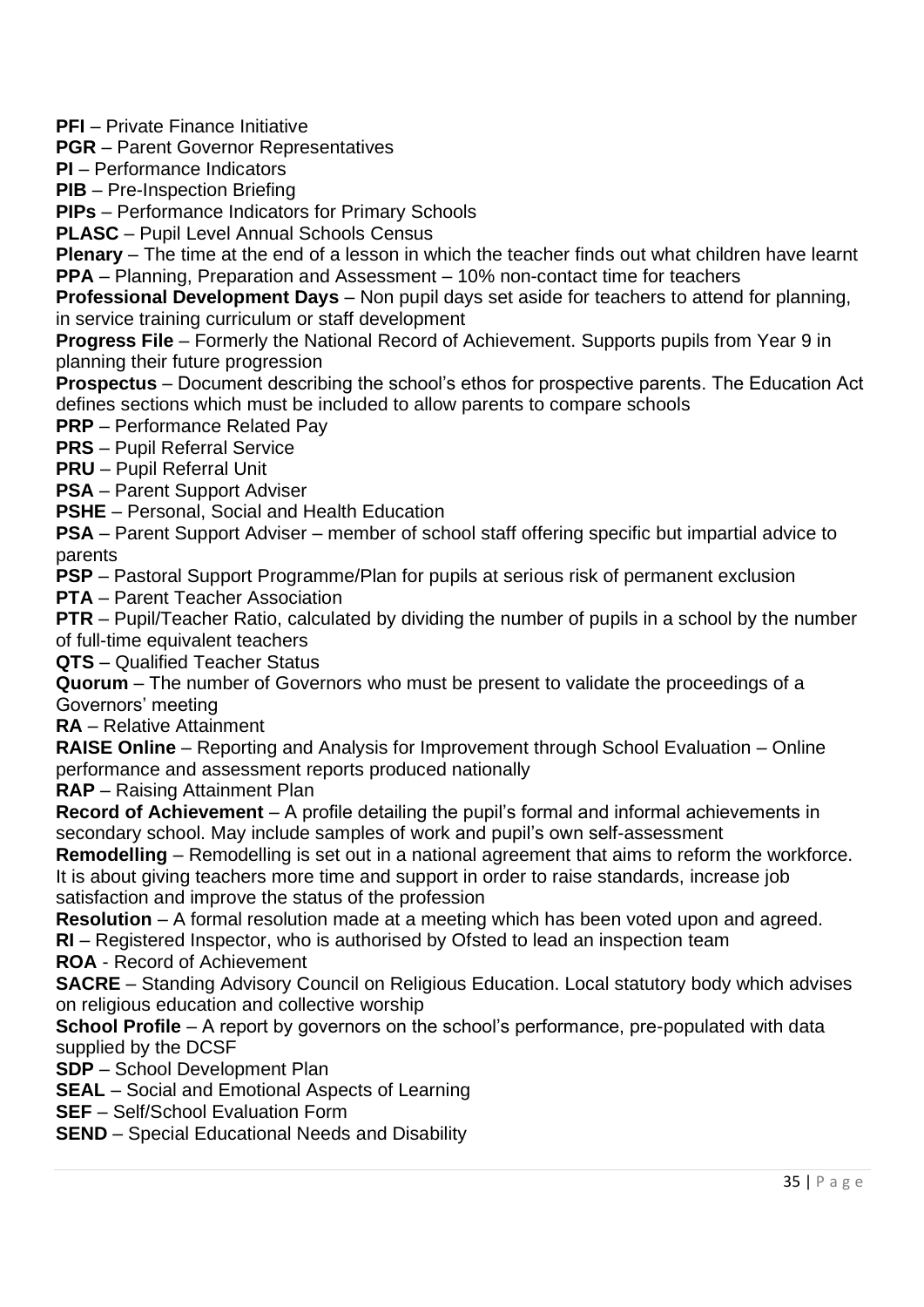**SENCO** – SEN Co-ordinator. The teacher responsible for co-ordinating SEN provision in the school

**SHA** – Secondary Headteachers Association

**SIMS** – Schools Information Management Systems

**SIP** – School Improvement Partner / Plan

**SLT** – Senior Leadership Team

**SOF** – School Overview File

**SMART Targets** – An acronym for School Attainment Targets – Specific, Measurable, Attainable, Realistic, Time-limited

**SMT** – Senior Management Team

**Special school** – A school for children whose special educational needs cannot be met within a mainstream school

**Target Setting** – Each autumn, governing bodies of all maintained primary and secondary schools must set targets for improving pupil performance

**T&L** – Teaching and Learning

**Teachers TV** – A digital television channel and website which enables teachers and schools to learn by sharing practical ideas and information

**TES** – Times Educational Supplement

**Threshold** – Teachers may apply to be assessed to be paid above the threshold of their incremental ceiling

**TLRs** – Teaching and Learning Responsibility – additional payment for specific teaching and learning responsibilities over and beyond the normal teaching role

**UCAS** – Universities and Colleges Admissions Service – a central agency for processing applications for university courses

**UNISON** – Union of local authority, health and other public sector employees **UPS** – Upper Pay Spine

**Value Added** – Shows the progress made by an individual pupil or groups of pupils compared with the average progress made by similar pupils nationally between the Key Stages

**VA** – Voluntary Aided – Schools with a foundation which appoints most of the governors. The LGB is the admission authority and employs the staff

**VC** – Voluntary Controlled – Schools with a foundation which appoints some of the governors. The **LA** (Local Authority) is the admission authority and employs the staff

**Vertical grouping** – Classes formed (in primary schools) with pupils of different age groups

**Virement** – A local authority term to enable monies to be transferred from one budget to another **YJB** – Youth Justice Board

**YOT** – Youth Offending Team